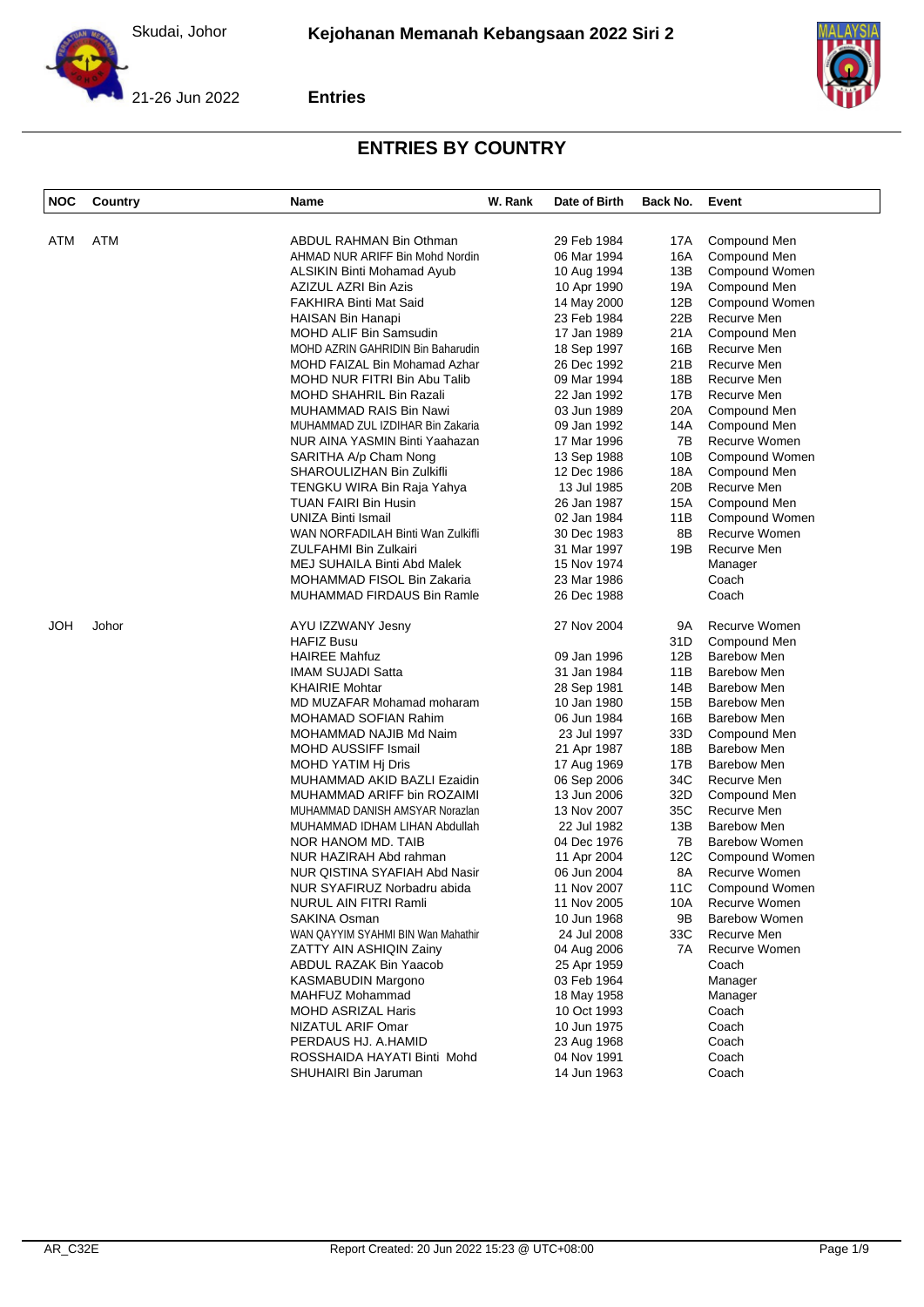



| <b>NOC</b> | Country     | Name                                     | W. Rank | Date of Birth | Back No. | Event                |
|------------|-------------|------------------------------------------|---------|---------------|----------|----------------------|
| KED        | Kedah       | <b>AHMAD Azhar</b>                       |         | 03 Mar 2002   | 33B      | Compound Men         |
|            |             | ALYA BALQIS Azman                        |         | 31 Dec 2007   | 15A      | Recurve Women        |
|            |             | <b>ARIF Hidayat</b>                      |         | 10 Jul 2002   | 26C      | Recurve Men          |
|            |             | ERINA Zaidi                              |         | 22 Jan 2004   | 14A      | Recurve Women        |
|            |             | <b>EZATI AISHAH Murdi</b>                |         | 18 Jan 2004   | 6D       | Compound Women       |
|            |             | EZATI Wardina Binti Murdi                |         | 24 Mar 2000   | 9D       | Compound Women       |
|            |             | IZZ AMILA Mohd Azman                     |         | 16 Apr 2006   | 7D       | Compound Women       |
|            |             | KU NURIN AFIQAH Binti Ku Ruzaini         |         | 02 Aug 2006   | 13A      | Recurve Women        |
|            |             | MUHAMMAD NUR AMIN Bin Sahadan            |         | 06 Sep 2006   | 24C      | Recurve Men          |
|            |             | MUHD SYAFIQ Mohd Zulkefli                |         | 08 Mar 2005   | 32B      | Compound Men         |
|            |             | NUR AIN AYUNI Fozi                       |         | 16 Jan 2002   | 12A      | Recurve Women        |
|            |             | NUR IZZUDDIN Bin Shahrul Nizam           |         | 02 Mar 2007   | 25C      | Recurve Men          |
|            |             | RAFII Zaidi                              |         | 27 Aug 2008   | 28C      | Recurve Men          |
|            |             | SHAZREMIL HARIZ Ahmad Hafiz              |         | 14 Jan 2008   | 27C      | Recurve Men          |
|            |             | <b>THAPANIE Aibau</b>                    |         | 24 Jul 2005   | 8D       | Compound Women       |
|            |             | AHMAD YAZDI Muhd Khiar                   |         | 14 Apr 1980   |          | Coach                |
|            |             | <b>FAIRUZ Sm Rahim</b>                   |         | 02 Apr 1993   |          | Coach                |
|            |             | KAMAL ARIFFIN Hamid                      |         |               |          |                      |
|            |             |                                          |         | 01 Feb 1989   |          | Manager<br>Coach     |
|            |             | MUHAMMAD ZAKI Mahazan                    |         |               |          |                      |
| KEL        | Kelantan    | AHMAD RUHULLAH Othman                    |         | 22 Aug 1983   | 22D      | Barebow Men          |
|            |             | ALISSA Maisarah                          |         | 05 Dec 2006   | 4C       | <b>Barebow Women</b> |
|            |             | <b>FARHATUL Irdina</b>                   |         | 02 Sep 2006   | 6C       | Barebow Women        |
|            |             | <b>FATHUDDIN Zaidi</b>                   |         | 04 Aug 1995   | 19D      | <b>Barebow Men</b>   |
|            |             | MAZURA Che Musa                          |         | 21 Sep 1978   | 5C       | Barebow Women        |
|            |             | MOHD FIRDAUS Ahmad                       |         | 12 Jul 1987   | 20D      | <b>Barebow Men</b>   |
|            |             | MUHAMAD HANIF Zainuddin                  |         | 02 Sep 1992   | 23D      | <b>Barebow Men</b>   |
|            |             | <b>NORHISYAM Ismail</b>                  |         | 23 Feb 1985   | 18D      | Barebow Men          |
|            |             | SUHAIRI AZHA Bin ariffin                 |         | 11 Jun 1982   | 21D      | <b>Barebow Men</b>   |
|            |             | SYAMILA ZAHRA Samsuffani                 |         | 21 Feb 2006   | 1C       | <b>Barebow Women</b> |
|            |             | TUAN NUR FAEZAH Tuan Fauzi               |         | 13 May 1996   | 2C       | Barebow Women        |
|            |             | WAN NORIAH Wan Omar                      |         | 11 Jul 1978   | ЗC       | <b>Barebow Women</b> |
|            |             | WAN RUSMAEZAME Wan Mahmood               |         | 02 Mar 1984   | 24D      | <b>Barebow Men</b>   |
|            |             | MOHD AZHAN Ahmad                         |         | 22 Feb 1982   |          | Coach                |
|            |             | MOHD ZAKI Yahaya                         |         | 31 Dec 1980   |          | Manager              |
|            | MASUM MASUM | SYAQIERA Mashayikh                       |         | 24 Nov 2000   | 11A      | Recurve Women        |
|            |             | MUHAMMAD MARBAWI Sulaiman                |         | 30 Jan 1983   |          | Coach                |
| <b>MEL</b> | Melaka      | AINA ALESHA Binti Abdul Aziz             |         | 23 May 2005   | 10D      | Recurve Women        |
|            |             | <b>AMIR Anas</b>                         |         | 28 Sep 2005   | 34A      | Recurve Men          |
|            |             | AMY Ng Jia Hui                           |         | 01 Feb 2001   | 9D       | Recurve Women        |
|            |             | HATRIHALOBOR Asmawi                      |         | 10 Dec 1976   | 28D      | <b>Barebow Men</b>   |
|            |             | MAHADI Mahmood                           |         | 31 Dec 1969   | 27D      | <b>Barebow Men</b>   |
|            |             | MOHD AZRI Sulaiman                       |         | 12 Feb 1981   | 25A      | Compound Men         |
|            |             | MOHD FAHMI Bin Fadzil                    |         | 16 May 1986   | 25D      | <b>Barebow Men</b>   |
|            |             | MUHAMMAD ALIFFAKHRI Mohd Azam            |         | 17 May 2002   | 33A      | Recurve Men          |
|            |             | MUHAMMAD FARID IMRAN Mohd Faruk          |         | 12 Apr 1999   | 23A      | Compound Men         |
|            |             | MUHAMMAD HARIZ HAIKAL Sofian             |         | 04 Jan 2007   | 35D      | Recurve Men          |
|            |             | MUHAMMAD IRWAN DANISH Bin mohamad sabaru |         | 18 Aug 2006   | 26D      | <b>Barebow Men</b>   |
|            |             | MUHAMMAD NAFIZUDDEN Mohd Najib           |         | 10 Apr 1999   | 35A      | Recurve Men          |
|            |             | <b>MUHD AMIN Abd Khalil</b>              |         |               | 26A      | Compound Men         |
|            |             |                                          |         | 03 Apr 1997   |          |                      |
|            |             | MUHD ZUL ADZRIN Zainuddin                |         | 08 Sep 2003   | 27A      | Compound Men         |
|            |             | <b>NABIL Shafie</b>                      |         | 07 Feb 2002   | 22A      | Compound Men         |
|            |             | <b>NORIKA Nazri</b>                      |         | 01 Jan 2000   | 8D       | Recurve Women        |
|            |             | NUR AMIESYA ADLINA Binti Nor Azmi        |         | 20 Mar 2003   | 10D      | Compound Women       |
|            |             | NUR LIYANA Ismail                        |         | 26 Apr 2003   | 11D      | Compound Women       |
|            |             | NURUL AFIQAH Samsulkahar                 |         | 30 Oct 2006   | 7D       | Recurve Women        |
|            |             | PRAVEEN Shunmugam                        |         | 23 Dec 2003   | 24A      | Compound Men         |
|            |             | SANDY LAM Jing Yueng                     |         | 14 Apr 2004   | 12D      | Compound Women       |
|            |             | SUZANA Asararuddin                       |         | 10 Oct 1974   | 10C      | <b>Barebow Women</b> |
|            |             | MOHD JUWAIDI Mazuki                      |         | 17 May 1990   |          | Coach                |
|            |             | <b>ZAINUDDIN Talib</b>                   |         | 31 Dec 1964   |          | Coach                |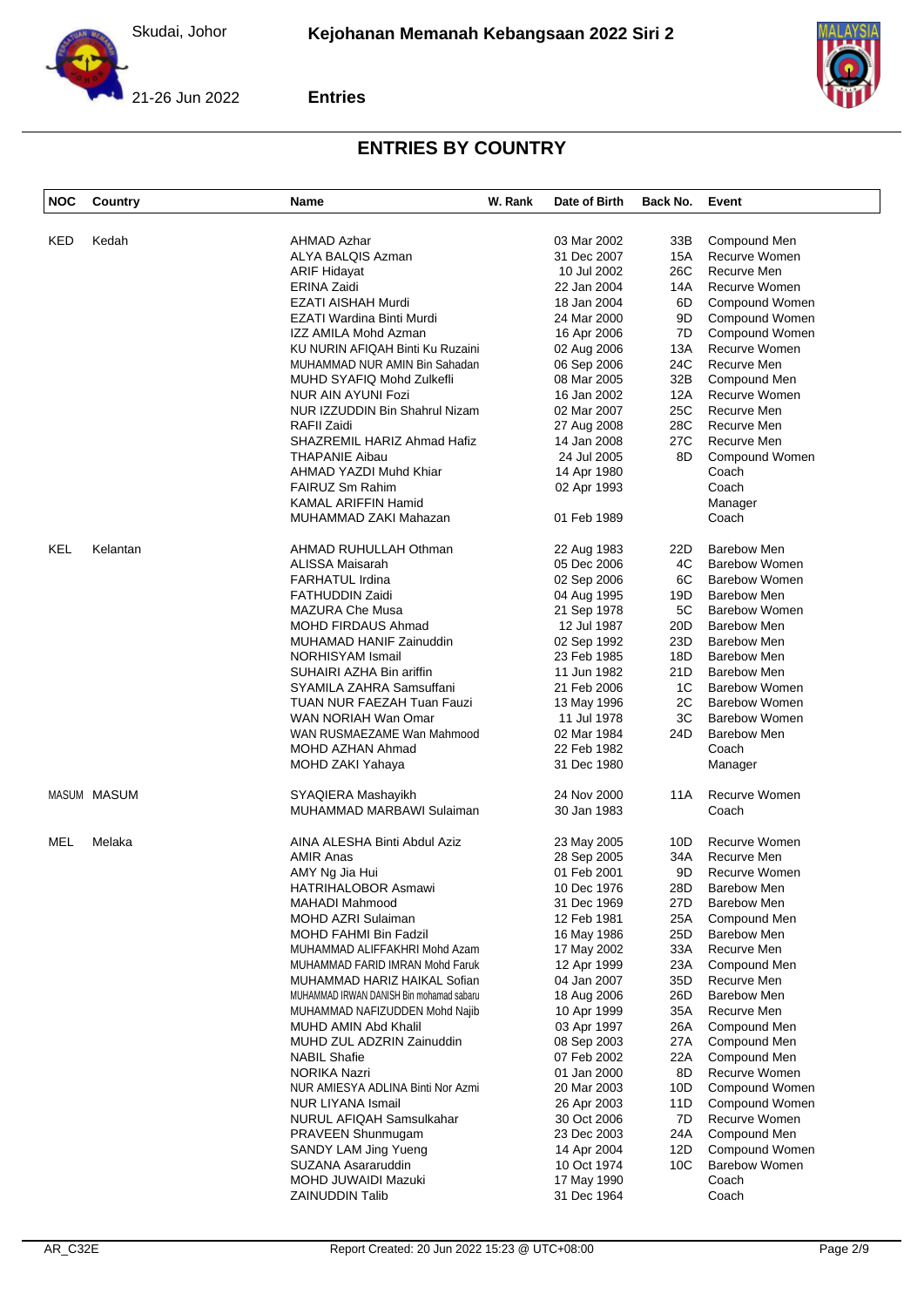



| <b>NOC</b> | Country         | Name                                       | W. Rank | Date of Birth | Back No.        | Event                 |
|------------|-----------------|--------------------------------------------|---------|---------------|-----------------|-----------------------|
|            |                 |                                            |         |               |                 |                       |
| NS.        | Negeri Sembilan | <b>ADAM Hariz</b>                          |         | 22 Feb 2006   | 28D             | Recurve Men           |
|            |                 | ALANG ARIFF AQIL Muhammad Ghazalli         |         | 27 Jan 1998   | 20 <sub>B</sub> | Compound Men          |
|            |                 | BAZIL AMIN Bin Badrul Hisham               |         | 09 Feb 2006   | 31D             | Recurve Men           |
|            |                 | EIZZ DANISH Bin Ahmad Ghazali              |         | 14 Sep 2004   | 30D             | Recurve Men           |
|            |                 | <b>FITRI Yusuf</b>                         |         | 06 Jan 2001   | 32D             | Recurve Men           |
|            |                 | HAMIRIZA SHAH Bin Hamim                    |         | 25 May 1988   | 21A             | <b>Barebow Men</b>    |
|            |                 | KHAIRUL FADLY Bin Jamaludin                |         | 07 Jun 1986   | 16B             | Compound Men          |
|            |                 | KHAIRUL HAFIZAN Abdul Razak                |         | 15 Jun 1985   | 17B             | Compound Men          |
|            |                 | M NORAZIZI SHAM Mohd Sayuti                |         | 15 Jun 1977   | 22A             | <b>Barebow Men</b>    |
|            |                 | M. AMIR AIMAN MAE Bin Faiz Mae             |         | 23 Nov 2002   | 19A             | Barebow Men           |
|            |                 | MAZLIZA Mohamad                            |         | 24 Sep 1982   | 3D              | Barebow Women         |
|            |                 | MOHAMAD IRUAN SHAH Bin Sohami              |         | 30 Jun 1981   | 21B             | Compound Men          |
|            |                 | MOHD DAUD Rajab                            |         | 04 Jun 1965   | 15B             | Compound Men          |
|            |                 | MUHAMAD NURMUJAHID Mohd Nasir              |         | 04 Apr 2001   | 29D             | Recurve Men           |
|            |                 | NUR QRISHTINA ZAITIRANY Norzaidi           |         | 30 Oct 2006   | 2D              | <b>Barebow Women</b>  |
|            |                 | RASHDAN Bin Abu Samah                      |         | 26 Mar 1974   | 18B             | Compound Men          |
|            |                 | RUDI HAKIMI Bin Mohd Nasrumi               |         | 29 Oct 1977   | 14B             | Compound Men          |
|            |                 | SARYMAH Sarymah                            |         | 30 Sep 1977   | 1D              | <b>Barebow Women</b>  |
|            |                 | SOFI ZUHAIRI Ridzuan                       |         | 28 Apr 1998   | 24A             | <b>Barebow Men</b>    |
|            |                 | SYAHRIZAN Jafar                            |         | 07 Aug 1979   | 19B             | Compound Men          |
|            |                 | TUN IZZAH AFIFAH Bt Mohd Jamil             |         | 05 Mar 2004   | 11D             | Recurve Women         |
|            |                 | FARAH ALWANI Binti Samsuddin               |         | 14 Sep 1979   |                 | Manager               |
|            |                 | <b>HAFIZ Sam</b>                           |         | 11 Jan 1989   |                 | Manager               |
|            |                 | MUHAMMAD AKMAL Nor Hasrin                  |         | 15 Jul 1995   |                 | Coach                 |
|            |                 | NUR EFFANIZA Binti Tahar                   |         | 23 Apr 1980   |                 | Coach                 |
| <b>PAH</b> | Pahang          | A'ZAT FARIS Fathullah                      |         | 19 Apr 2006   | 17A             | Recurve Men           |
|            |                 | <b>AQIL AIMAN Azian</b>                    |         | 17 Dec 2007   | 19A             | Recurve Men           |
|            |                 | AUNI HAFIZAH Binti Ilias                   |         | 14 Jan 2002   | 6C              | Recurve Women         |
|            |                 | DALIA Mohd Ali                             |         | 23 Jul 1975   | 9C              | <b>Barebow Women</b>  |
|            |                 | <b>FAIRUL Nizar</b>                        |         | 05 Jul 1977   | 27A             | Barebow Men           |
|            |                 | <b>HOSNEY Adnan</b>                        |         | 23 Aug 1964   | 26A             | <b>Barebow Men</b>    |
|            |                 | <b>HUMAIRA Suhaimi</b>                     |         | 21 Jun 2006   | 2C              | Recurve Women         |
|            |                 | MAIZATUL AMIERA NATASHA Mahadi             |         | 16 Oct 2002   | 4B              | Compound Women        |
|            |                 | MEGAT EFFENDI Megat Abdul Hamid            |         |               | 28A             | <b>Barebow Men</b>    |
|            |                 | MOHAMMAD FAIZ AZIZI Bin Khairil            |         | 11 Jul 1995   | 14C             | Compound Men          |
|            |                 | MOHD HELMI Bin Mohd Yunus                  |         | 14 Apr 1988   | 18C             | Compound Men          |
|            |                 | MOHD PAKHRURAZI Mohd Sharif                |         | 23 Jul 1983   | 30A             | <b>Barebow Men</b>    |
|            |                 | MOHD ZAHID RIDZUAN Mohd Zulkifly           |         | 22 May 1982   | 20C             | Compound Men          |
|            |                 | MOHD ZAID Sahar Azmi                       |         | 22 Feb 1999   | 17C             | Compound Men          |
|            |                 | MUHAMMAD AZIZUL HAKIM Mohd Rashiddin       |         |               | 16A             | Recurve Men           |
|            |                 | MUHAMMAD FAHRUR ROSI Bin Choiril Anuar     |         | 27 Jul 1998   | 21C             | Compound Men          |
|            |                 | MUHAMMAD FARHAN HAKIM A.Rhyme              |         |               | 21 A            | Recurve Men           |
|            |                 | MUHAMMAD FARHAN SYIMIR Shahriman           |         | 04 Sep 2005   | 16C             | Compound Men          |
|            |                 | MUHAMMAD FARIS Hasmizol                    |         | 30 Jan 2006   | 18A             | Recurve Men           |
|            |                 | MUHAMMAD HAIQAL DANISH bin Syamsul Affandi |         | 03 Oct 2005   | 20A             | Recurve Men           |
|            |                 | MUHAMMAD IRSYAD DANIAL Mohd Irwan          |         | 19 Feb 2004   | 22A             | Recurve Men           |
|            |                 | MUHAMMAD KHAIRUZZAMAN Ali                  |         | 19 Apr 2001   | 15C             | Compound Men          |
|            |                 | MUHAMMAD NURSAFWAN Bin Nordin              |         | 14 Mar 1992   | 19C             | Compound Men          |
|            |                 | NOR HANISAH HUSNA binti Abdul Rasid        |         | 22 Oct 2005   | 4C              | Recurve Women         |
|            |                 | NUR ALYA MAISARAH Ramli                    |         | 07 Feb 2007   | 1C              | Recurve Women         |
|            |                 | NUR DAMIA IMANINA Azian                    |         | 15 Oct 2004   | 3B              | <b>Compound Women</b> |
|            |                 | NUR RAFIQA IZZANI Zaidi                    |         | 15 Jan 2002   | 5C              | Recurve Women         |
|            |                 | NUR RAFIQA IZZLYN Zaidi                    |         | 24 Oct 2003   | ЗC              | Recurve Women         |
|            |                 | <b>NURUL Ainadila</b>                      |         | 15 Jul 2004   | 1B              | Compound Women        |
|            |                 | NURUL SYAFIQKHA Abdul Manaf                |         | 13 Nov 1999   | 5Β              | Compound Women        |
|            |                 | QAYYUM ZAKWAN NAIM Mohd Zirahim            |         |               | 23A             | Recurve Men           |
|            |                 | SAFI QURRATU AINI Saifol Anuar             |         | 19 Jan 2003   | 2Β              | Compound Women        |
|            |                 | YASRIHAIZAM Yahaya                         |         | 13 May 1979   | 29A             | <b>Barebow Men</b>    |
|            |                 | <b>ZAIDAH Saharuddin</b>                   |         | 31 Dec 2004   | 8C              | <b>Barebow Women</b>  |
|            |                 | <b>ZURAINI Binti Asnan</b>                 |         | 15 Dec 1975   | 7C              | <b>Barebow Women</b>  |
|            |                 | MOHD RIZAINI Pandak Mohd                   |         | 21 May 1987   |                 | Manager               |
|            |                 | MUHAMMAD AMAN Mohammad Zahir               |         | 20 Feb 1998   |                 | Coach                 |
|            |                 | NOR HAZLIZA Mohd Norfizi                   |         | 15 May 1991   |                 | Coach                 |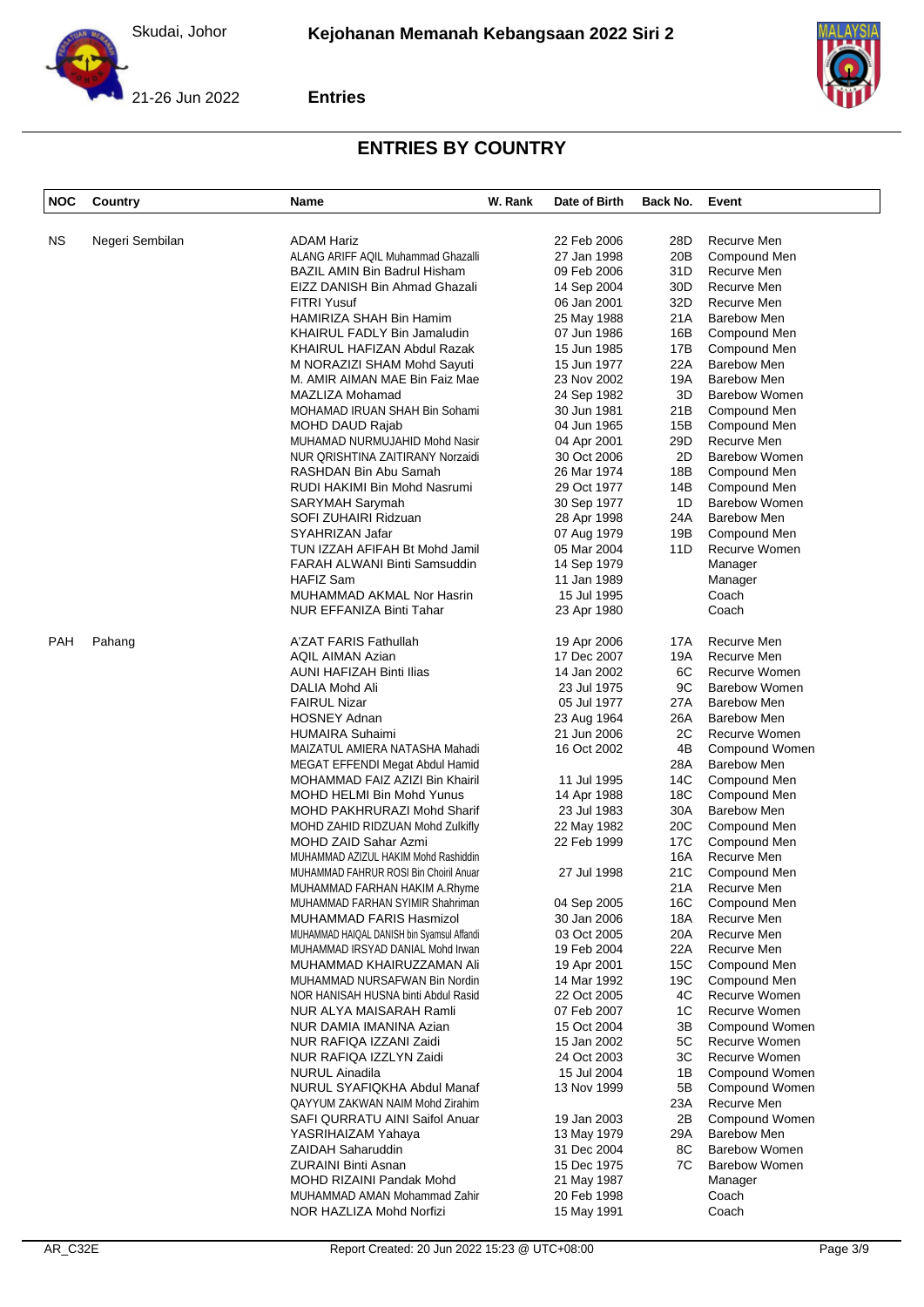





| <b>NOC</b> | Country      | <b>Name</b>                             | W. Rank | Date of Birth              | Back No.               | Event                |
|------------|--------------|-----------------------------------------|---------|----------------------------|------------------------|----------------------|
|            |              |                                         |         |                            |                        |                      |
|            | PDRM PDRM    | <b>FAZRIEN Zamzuri</b>                  |         | 18 Oct 1995                | 28C                    | Compound Men         |
|            |              | <b>HAMMIM Hamzah</b>                    |         | 14 May 1982                | 30C                    | Compound Men         |
|            |              | <b>MOHD NASSRULL Mohammad Nasir</b>     |         | 31 May 1984                | 31C                    | Compound Men         |
|            |              | MUHAMAD FARIS Jamaludin                 |         | 04 Sep 1997                | 29C                    | Compound Men         |
|            |              | MUHAMMAD FAKHRUL HAKIMIE Bin Mohd Fauzi |         | 20 Jul 2008                | 33B                    | Recurve Men          |
|            |              | NURFAIZAL Hamzah                        |         | 25 May 1989                | 34B                    | Recurve Men          |
|            |              | <b>SAHAIRY Harun</b>                    |         | 22 Mar 1973                | 30 <sub>D</sub>        | <b>Barebow Men</b>   |
|            |              | SHAHIDALLAH Jahaya                      |         | 12 Jan 1985                | 29 <sub>D</sub><br>32C | <b>Barebow Men</b>   |
|            |              | ZAKARIA Hussin<br><b>ADI Adlee</b>      |         | 04 Mar 1964<br>10 Nov 1985 |                        | Compound Men         |
|            |              | SHARIFULAFNI Abu Hanifah                |         |                            |                        | Coach                |
|            |              |                                         |         | 03 Sep 1982                |                        | Manager              |
| <b>PER</b> | Perlis       | AHMAD ARIF Ismail Dahlan                |         | 13 Mar 2002                | 32B                    | Recurve Men          |
|            |              | AQEEL DANI Kamaruddin                   |         | 14 Aug 2006                | 31B                    | Recurve Men          |
|            |              | MUHAMMAD KHAIRUL AKMAL Abd Aziz         |         | 31 Jul 2002                | 29B                    | Recurve Men          |
|            |              | MUHAMMAD KHAIRUL AMIRIN Abd Aziz        |         | 15 Mar 2000                | 30 <sub>B</sub>        | Recurve Men          |
|            |              | NATALIA EMILY Mutahirazlan              |         | 13 Sep 1999                | 15D                    | Recurve Women        |
|            |              | NUR ELEYN NATASHA Mohammad Razi         |         | 27 Apr 2001                | 14D                    | Recurve Women        |
|            |              | NURIN QISTINA Md Zain                   |         | 18 Apr 2003                | 13D                    | Recurve Women        |
|            |              | <b>NURUL WAJIHAH Nawawi</b>             |         | 21 Sep 2006                | 12D                    | <b>Recurve Women</b> |
|            |              | AIMAN HAFIZUDDIN Kamarzaman             |         | 08 Aug 1988                |                        | Coach                |
|            |              | <b>MD ZAIN Shaffie</b>                  |         | 26 May 1963                |                        | Coach                |
|            |              | MUHAMMAD SYAFIQ Kamarzaman              |         | 07 Nov 1989                |                        | Coach                |
| PP         | Pulau Pinang | <b>ARIFF Bin Hamizan</b>                |         | 01 Oct 2007                | 32A                    | Recurve Men          |
|            |              | AZAMUDDIN Bin Mansor                    |         | 06 Feb 2002                | 30A                    | Recurve Men          |
|            |              | <b>BERNICE GOH Rou Pei</b>              |         | 30 Jun 2005                | 1C                     | Compound Women       |
|            |              | <b>CARMEN LEE Rou Xuan</b>              |         | 13 Jul 2004                | 8C                     | Recurve Women        |
|            |              | <b>CLARA LEE Rou Yue</b>                |         | 12 Nov 2007                | 7C                     | Recurve Women        |
|            |              | <b>FAHMI Lutfi</b>                      |         | 14 Apr 1990                | 25B                    | <b>Barebow Men</b>   |
|            |              | <b>FAZLI Mohamed Noordin Babjee</b>     |         | 15 Sep 1973                | 26B                    | Barebow Men          |
|            |              | IQBAL ARIF Bin Indra Arnand Adnani      |         | 14 Jun 2005                | 31A                    | Recurve Men          |
|            |              | JEFFREY Pang                            |         | 19 Jun 1965                | 28B                    | <b>Barebow Men</b>   |
|            |              | K Kayalvhily                            |         | 06 Mar 1999                | 6C                     | Compound Women       |
|            |              | KHAMBESWARAN Mohanaraja                 |         | 01 Jan 1999                | 30B                    | Compound Men         |
|            |              | KHIRITIGAA A/P Mahadevan                |         | 27 Jan 2009                | 9C                     | Recurve Women        |
|            |              | MOHAMMAD SYAZWI ARIFF Bin Sanizam Ariff |         | 19 Sep 2005                | 31B                    | Compound Men         |
|            |              | MOHAMMAD SYUKUR Bin Roslin              |         | 25 Apr 2005                | 28B                    | Compound Men         |
|            |              | MUHAMAD FADZLI Kamarudin                |         | 18 Jan 1977                | 27B                    | <b>Barebow Men</b>   |
|            |              | MUHD ZAHIN ZAFRI Bin Izmi Rizan         |         | 20 Dec 2005                | 29B                    | Compound Men         |
|            |              | NAVEER FIKRI Bin Zinuldin               |         | 19 Aug 2001                | 29A                    | Recurve Men          |
|            |              | <b>NUR KHUWAILAH Ridzuan</b>            |         | 19 Oct 2005                | ЗC                     | Compound Women       |
|            |              | NURIN SOFIYA Binti Ahmad Shukor         |         | 29 Jan 2001                | 5C                     | Compound Women       |
|            |              | <b>PRITISWARY Muniswaran</b>            |         | 08 Jun 2003                | 2C                     | Compound Women       |
|            |              | WAN NUR DURATUL AKMAL Wan Irwadi        |         | 15 Oct 2008                | 4C                     | Compound Women       |
|            |              | <b>HARITH SUFFI Hasnan</b>              |         | 27 Jul 1996                |                        | Coach                |
|            |              | SALINA PUTRIANA Binti Erierpius         |         | 07 Jun 1993                |                        | Manager              |
|            |              | <b>SHAMANI Ganesen</b>                  |         | 03 Aug 1986                |                        | Coach                |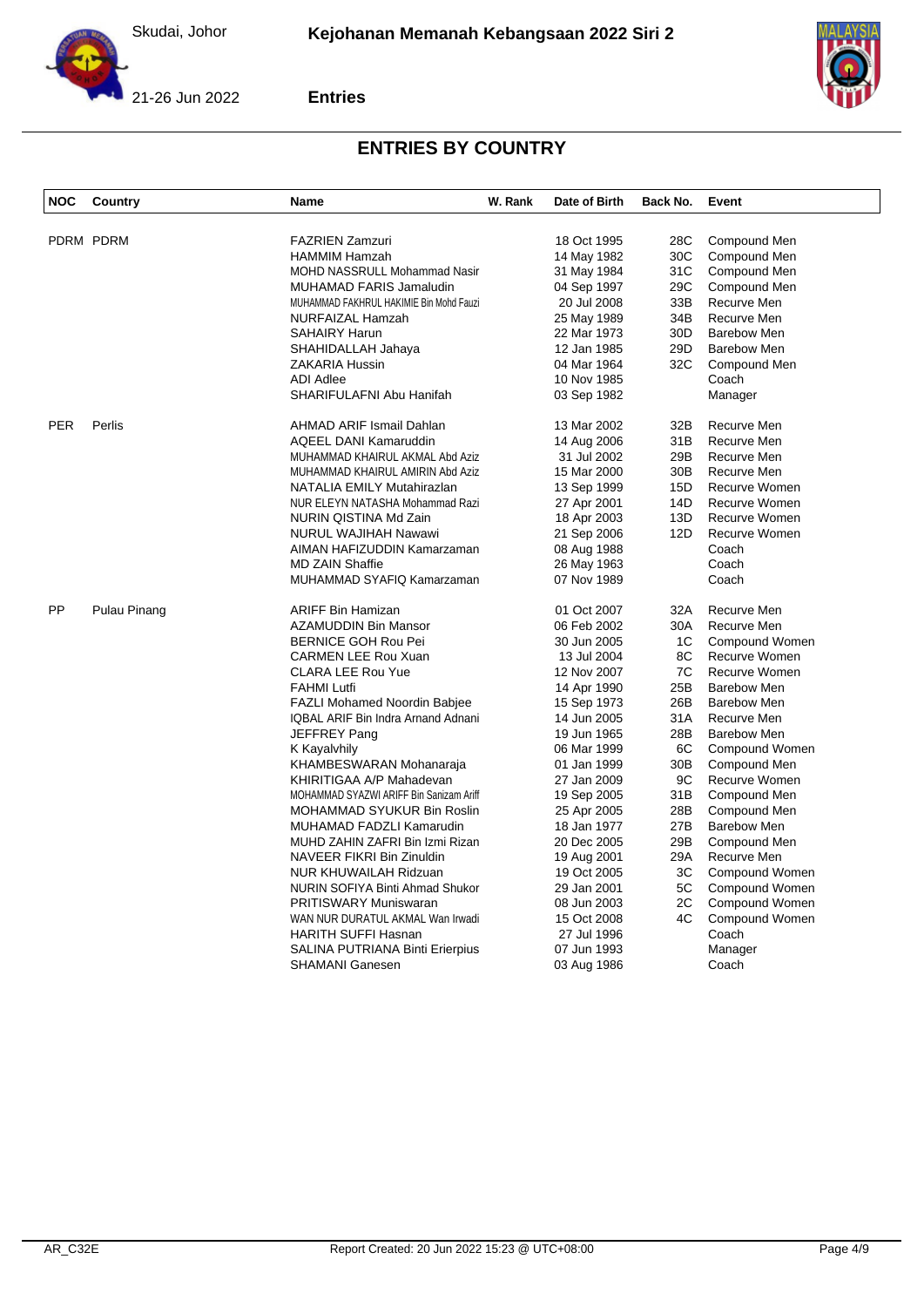



| <b>NOC</b> | Country | Name                                    | W. Rank | Date of Birth | Back No.        | Event                 |
|------------|---------|-----------------------------------------|---------|---------------|-----------------|-----------------------|
|            |         |                                         |         |               |                 |                       |
| <b>PRK</b> | Perak   | ABD WAHAB Bin Hassan                    |         | 02 Apr 1965   | 24C             | <b>Barebow Men</b>    |
|            |         | ABDUL FAATHIR AQIL Rafizam              |         | 18 Mar 2004   | 24D             | Compound Men          |
|            |         | AHMAD JASNI Mat Isa                     |         | 22 Nov 1978   | 23C             | <b>Barebow Men</b>    |
|            |         | AHMAD NIZAM BIN ZABRI Nizam             |         | 30 Sep 1978   | 20C             | <b>Barebow Men</b>    |
|            |         | AHMAD RIYADH Bin Abu Bakar              |         | 09 Apr 1980   | 30B             | <b>Barebow Men</b>    |
|            |         | AHMAD ZAIM Akmal                        |         | 20 Sep 2004   | 28A             | Recurve Men           |
|            |         | <b>AZUAN Mat Sani</b>                   |         | 18 Apr 1985   | 19C             | <b>Barebow Men</b>    |
|            |         | <b>AZURA Mohamad</b>                    |         | 08 Dec 1984   | 5D              | <b>Barebow Women</b>  |
|            |         | DARWISH AQIL Ahmad Hariri               |         | 20 Sep 2005   | 26A             | Recurve Men           |
|            |         | HANA' KAMALIA Mohd Kamal                |         | 04 Nov 2008   | 2D              | Recurve Women         |
|            |         | KHAIRUL DANISH Bin Kamarudin            |         | 14 May 2004   | 25A             | Recurve Men           |
|            |         | <b>KIERON Dhillon</b>                   |         | 12 Oct 2004   | 24A             | Recurve Men           |
|            |         | <b>MILAH Mehat</b>                      |         | 16 Apr 1982   | 8D              | <b>Barebow Women</b>  |
|            |         | MOHAMAD DANI AMANI Mohd Nizam           |         | 22 Apr 2003   | 27A             | Recurve Men           |
|            |         | MOHAMMAD HANIF Sobri                    |         | 18 Dec 1987   | 27D             | Compound Men          |
|            |         | <b>MOHD FARDAUS Nordin</b>              |         | 03 Jun 1988   | 25 <sub>D</sub> | Compound Men          |
|            |         | <b>MOHD WAZIR Othman</b>                |         | 14 May 1962   | 22C             | <b>Barebow Men</b>    |
|            |         | MOHD ZAFI RAHMAN Mat Saleh              |         | 17 Dec 1978   | 23D             | Compound Men          |
|            |         | MUHAMMAD AMMAR IRSYAD Mohd Azizuddin    |         | 12 Jan 2001   | 21D             | Compound Men          |
|            |         | MUHAMMAD FADLY Ramly                    |         | 20 May 1977   | 21C             | <b>Barebow Men</b>    |
|            |         | MUHAMMAD ZAIMAN 'AZIM Mohd Munizam      |         | 01 Oct 2000   | 22D             | Compound Men          |
|            |         | <b>NUR ANIS AQIMAH Hasbullah</b>        |         | 12 Mar 2004   | 8B              | Compound Women        |
|            |         | NUR I'ZAAZ AFIQAH Mohamad Nadzri        |         | 28 Oct 1999   | 1D              | <b>Recurve Women</b>  |
|            |         | NUR IEKA HARIESYA Binti Zainal Habsahli |         | 27 Feb 2006   | 3D              | <b>Recurve Women</b>  |
|            |         | NUR SAFIYYAH Zaini                      |         | 02 Apr 2008   | 4D              | Recurve Women         |
|            |         | NURUL FATIN ADIBAH Mohd Zamri           |         | 29 Feb 2000   | 7B              | Compound Women        |
|            |         | NURUL HASYA HURIN Norherman             |         | 25 Jun 2007   | 5D              | Recurve Women         |
|            |         | NURUL SYAZWANI Binti Mohd Noor Azian    |         | 16 Aug 2000   | 6B              | <b>Compound Women</b> |
|            |         | <b>SANA Nawawi</b>                      |         | 01 Jul 1968   | 6D              | <b>Barebow Women</b>  |
|            |         | SITI NUR Khairul Bariyyah               |         | 28 Feb 1996   | 7D              | <b>Barebow Women</b>  |
|            |         | SOFIA ANISAH Mohd shahrin               |         | 19 May 2004   | 9B              | Compound Women        |
|            |         | AIMAN SYAHMI Mohd Azmi                  |         | 31 May 1996   |                 | Coach                 |
|            |         | MUHAMMAD AHNAF Ahmad Sakhairi           |         | 02 Oct 1990   |                 | Coach                 |
|            |         | NORHERMAN Abdul Samat                   |         | 04 Feb 1974   |                 | Coach                 |
|            |         | NUR ALIA AMIRA Mat Zaini                |         | 10 May 1999   |                 | Manager               |
|            |         | YURAIMY YAKIMIN Bin Abdul Talib         |         | 16 Aug 1983   |                 | Manager               |
|            |         | <b>ZULKIFLLI Mohamed Yusof</b>          |         | 08 Dec 1991   |                 | Coach                 |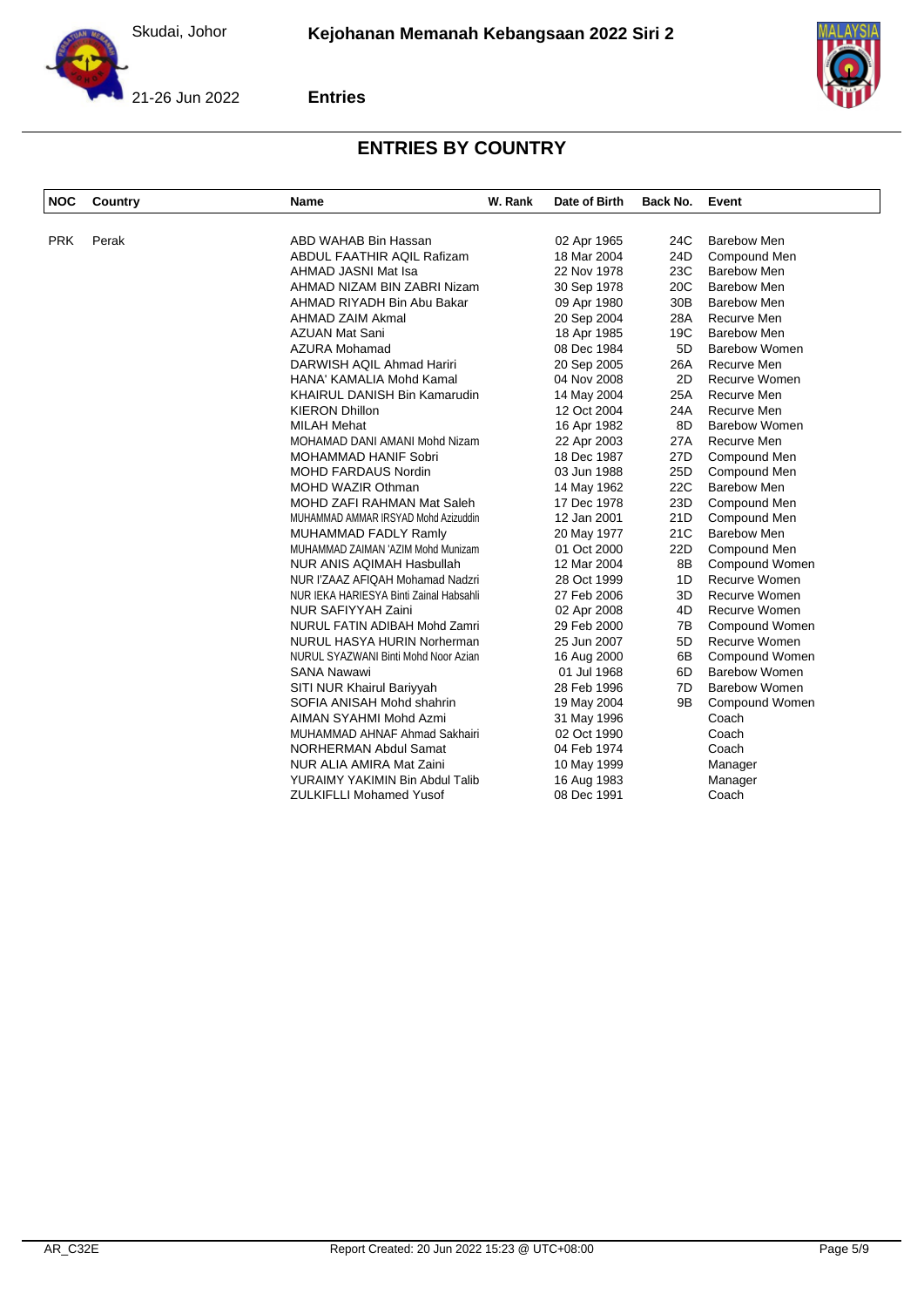



| <b>NOC</b> | Country | <b>Name</b>                                  | W. Rank | Date of Birth | Back No. | Event                |
|------------|---------|----------------------------------------------|---------|---------------|----------|----------------------|
|            |         |                                              |         |               |          |                      |
| SAB        | Sabah   | <b>ADRIEL Liew</b>                           |         | 23 Aug 2001   | 18D      | Compound Men         |
|            |         | <b>ALOYSIUS Gabriel Liew</b>                 |         | 28 Jun 2005   | 19D      | Compound Men         |
|            |         | <b>ANDREW Buatin</b>                         |         | 14 Feb 1961   | 30C      | <b>Barebow Men</b>   |
|            |         | CLARABELLE SHIU Xiao Lin                     |         | 15 Jan 2005   | 14C      | Recurve Women        |
|            |         | <b>EDIE Gadur</b>                            |         | 16 May 1958   | 29C      | <b>Barebow Men</b>   |
|            |         | EKAPUTRI AQEELA Ali                          |         | 16 Sep 2004   | 13C      | <b>Recurve Women</b> |
|            |         | <b>EMILY Lo Ching Yee</b>                    |         | 30 Apr 2004   | 10A      | Compound Women       |
|            |         | EVAN RICH CHONG Qi Wei                       |         | 25 Dec 2006   | 22C      | Recurve Men          |
|            |         | FAITH FEDORA SHIU Xiao Min                   |         | 12 Jan 2007   | 12C      | Recurve Women        |
|            |         | <b>GOH CHUN Shen</b>                         |         | 09 Jun 2004   | 19C      | Recurve Men          |
|            |         | HARIYATI @ JAMILAH Sinigi                    |         | 27 Sep 1973   | 9D       | <b>Barebow Women</b> |
|            |         | <b>JONSON Soumin</b>                         |         | 25 Jan 1985   | 29B      | <b>Barebow Men</b>   |
|            |         | KAITLYN HANNAH Sernam                        |         | 01 Mar 2005   | 11C      | Recurve Women        |
|            |         | <b>KIN LIP Lee</b>                           |         | 20 Mar 1986   | 14D      | Compound Men         |
|            |         | MOHAMAD ALIF ANAS Bin Mohd Ariffin           |         | 29 Dec 2005   | 21C      | Recurve Men          |
|            |         | <b>MOHAMAD Ariffin</b>                       |         | 13 Nov 1991   | 18C      | Recurve Men          |
|            |         | MOHD HAZIQ Din                               |         | 07 Jan 1999   | 20D      | Compound Men         |
|            |         | MUHAMMAD DZULHELMI Dzulkarnain               |         | 28 Oct 2004   | 17C      | Recurve Men          |
|            |         | MUHAMMAD DZULKIFLI Dzilkarnain               |         | 02 Oct 2006   | 16D      | Compound Men         |
|            |         | MUHAMMAD IRFAN ELAHEE Bin Mohd IIIzam Elahee |         | 30 Apr 1998   | 15D      | Compound Men         |
|            |         | NUR KHALIDA Binti Kalbin                     |         | 20 Aug 2000   | 8A       | Compound Women       |
|            |         | NURUL MAISARAH BINTI Mohd Daud               |         | 24 May 2004   | 15C      | Recurve Women        |
|            |         | QUIK Chern Xin                               |         | 08 Jun 2007   | 16C      | Recurve Men          |
|            |         | <b>RENEE Sew</b>                             |         | 02 Oct 2004   | 7A       | Compound Women       |
|            |         | <b>RUZAINI RAFIUDDIN Rasmet</b>              |         | 17 Apr 2000   | 20C      | Recurve Men          |
|            |         | SANDRA JOAN Albert                           |         | 02 Jan 2004   | 9A       | Compound Women       |
|            |         | SITI NUR KHADIJAH Binti Adam Malik           |         | 16 Sep 1997   | 10D      | <b>Barebow Women</b> |
|            |         | SYAFIQ Busthamin                             |         | 01 Dec 2004   | 23C      | Recurve Men          |
|            |         | WONG Co Wan                                  |         | 23 Dec 1995   | 17D      | Compound Men         |
|            |         | <b>CHARLEY Chia</b>                          |         | 15 Jan 1977   |          | Manager              |
|            |         | IR HJ DZULKARNAIN Bin Datuk Hj Dzulkifli     |         | 27 Oct 1965   |          | Manager              |
| <b>SAR</b> | Sarawak | <b>ADI</b> Spaiee                            |         | 12 Jan 1969   | 14C      | <b>Barebow Men</b>   |
|            |         | <b>AL'HADI Sulong</b>                        |         | 08 Apr 1970   | 13C      | <b>Barebow Men</b>   |
|            |         | HAZMI Angi                                   |         | 27 Aug 1967   | 11C      | <b>Barebow Men</b>   |
|            |         | <b>MOHAMED ALI Spawi</b>                     |         | 13 Aug 1961   | 17C      | <b>Barebow Men</b>   |
|            |         | <b>MOHD FAIZAL Rosli</b>                     |         | 14 May 1981   | 12C      | <b>Barebow Men</b>   |
|            |         | MOHD ZULLHANNIZAM Bin Mohamad Ali Bohan      |         | 10 May 1981   | 18C      | <b>Barebow Men</b>   |
|            |         | NORHAFIZAH Salim                             |         | 28 Mar 1978   | 10A      | <b>Barebow Women</b> |
|            |         | SITI Atkah                                   |         | 18 Aug 1975   | 8A       | <b>Barebow Women</b> |
|            |         | <b>SURYANI Effendi</b>                       |         | 19 Oct 1982   | 9A       | <b>Barebow Women</b> |
|            |         | WAN SUDIMAN BIN Wan Su                       |         | 18 Aug 1980   | 16C      | <b>Barebow Men</b>   |
|            |         | WAN YUNUS Wan Sait                           |         | 14 Feb 1978   | 15C      | <b>Barebow Men</b>   |
|            |         | ABDUL LAATIB Abdul Rahman                    |         | 29 Dec 1968   |          | Coach                |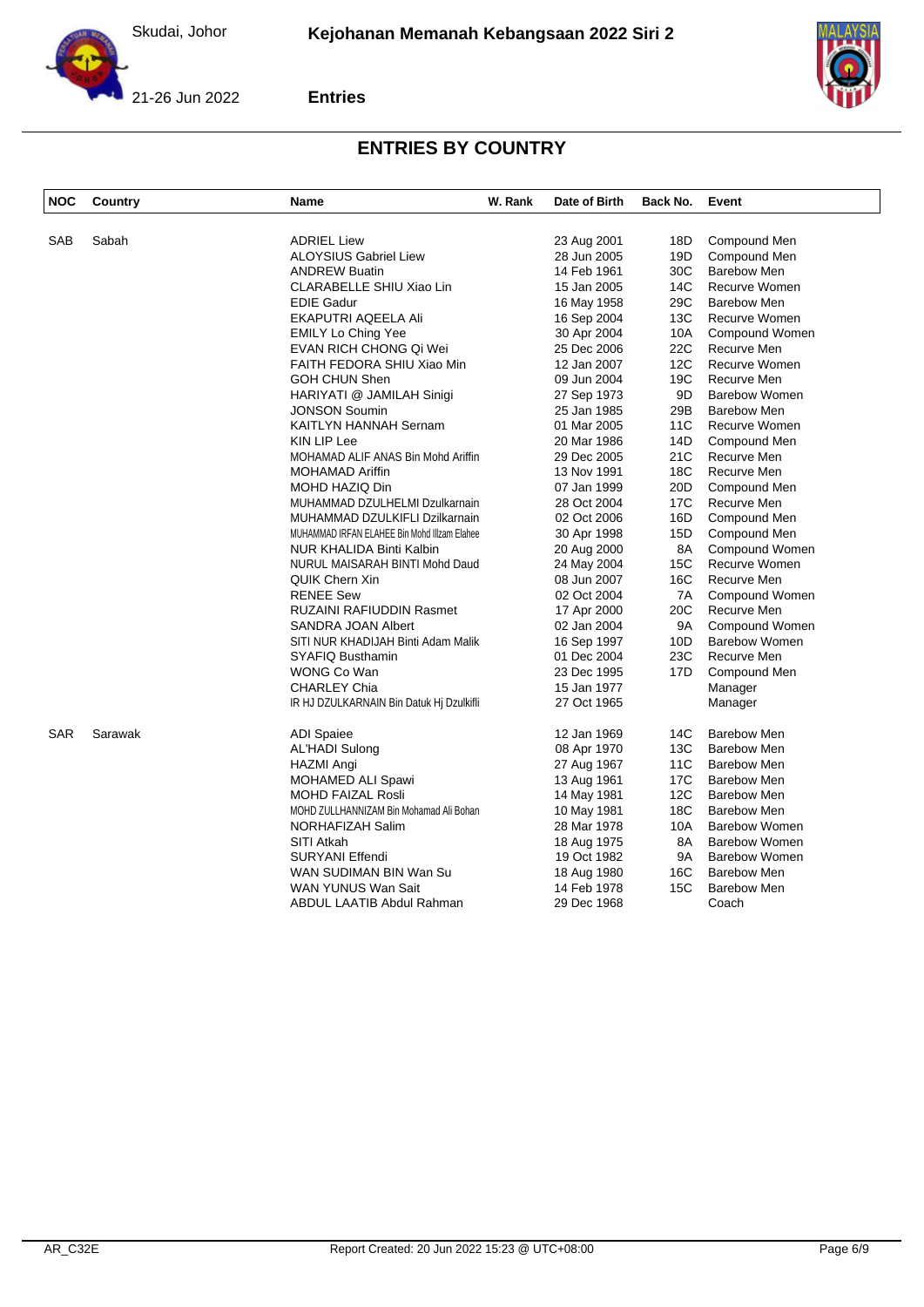



| <b>NOC</b> | Country  | Name                                                | W. Rank | Date of Birth | Back No.        | Event                 |
|------------|----------|-----------------------------------------------------|---------|---------------|-----------------|-----------------------|
|            |          |                                                     |         |               |                 |                       |
| SEL        | Selangor | AFIQ DANIAL Kamal Ariffin                           |         | 04 Oct 2004   | 16D             | Recurve Men           |
|            |          | <b>AHMAD FARIHIN Idris</b>                          |         | 09 Apr 2006   | 25B             | Compound Men          |
|            |          | AHMAD RAZIN bin Azahar                              |         | 08 Sep 2004   | 19D             | Recurve Men           |
|            |          | AMMAR HAZIQ bin Abdul Aziz                          |         | 30 Jul 2002   | 26B             | Compound Men          |
|            |          | FARIDAH HANUM Isa                                   |         | 18 May 1976   | 6B              | <b>Barebow Women</b>  |
|            |          | <b>HANIZA Rahim</b>                                 |         | 21 Feb 1973   | 1B              | <b>Barebow Women</b>  |
|            |          | HARIEZ Izkandar                                     |         | 03 May 2003   | 22D             | Recurve Men           |
|            |          | <b>IZZAT HILMI Mohamad Anuar</b>                    |         | 15 Oct 2006   | 18D             | Recurve Men           |
|            |          | <b>KHAIRIL Abdullah</b>                             |         | 25 Oct 1987   | 12A             | Barebow Men           |
|            |          | LISHA NATALIE Md Ali                                |         | 02 Aug 2005   | 14B             | Recurve Women         |
|            |          | MARZILA Mohamad                                     |         | 02 Sep 1972   | 4B              | <b>Barebow Women</b>  |
|            |          | MOHD RIZAL Ahmad                                    |         | 04 Jun 1981   | 18A             | <b>Barebow Men</b>    |
|            |          | <b>MOHD YAZID Ismail</b>                            |         | 16 Dec 1962   | 14A             | <b>Barebow Men</b>    |
|            |          | MOHD ZAHRUL SHAFIQ Zahar                            |         | 06 May 1986   | <b>15A</b>      | <b>Barebow Men</b>    |
|            |          | MUHAMMAD ALIFF AIMAN bin Mohd Hasri                 |         | 15 Mar 2002   | 22B             | Compound Men          |
|            |          | MUHAMMAD FIRAS ZAFRAN Bin Shamsuddin                |         | 09 Sep 2005   | 20 <sub>D</sub> | Recurve Men           |
|            |          | MUHAMMAD IMRAN HAKIMI Bin Amir Suharman             |         | 13 May 2004   | 24B             | Compound Men          |
|            |          | MUHAMMAD MUSTAQQIM Rosman                           |         | 21 Aug 1988   | 11A             | <b>Barebow Men</b>    |
|            |          | MUHAMMAD NUR AZIMI Bin Mohamad Norwafi              |         | 29 Feb 2004   | 21D             | Recurve Men           |
|            |          | MUHAMMAD RIZQ ARIF Bin Kharul Nezam                 |         | 14 Mar 2007   | 17D             | Recurve Men           |
|            |          | NIK AHMAD DANIAL Mohd Kamarolzaman                  |         | 03 Apr 2000   | 27B             | Compound Men          |
|            |          | NOR ANIZAN Zainuddin                                |         | 31 Dec 1974   | 3B              | <b>Barebow Women</b>  |
|            |          | NOR AZIZAN Tarja                                    |         | 16 Feb 1969   | 17A             | <b>Barebow Men</b>    |
|            |          | NOREZA Mohamed Zainudin                             |         | 29 Jul 1972   | 5B              | <b>Barebow Women</b>  |
|            |          | NORNAJWA NAFISAH Baba                               |         | 06 Oct 2000   | 4D              | Compound Women        |
|            |          | NUR ALYAA NAZURAH Binti Fadzil Fairuz               |         | 11 Jan 2005   | 15B             | Recurve Women         |
|            |          | NURUL AZREENA Mohamad Fazil                         |         | 14 Mar 2004   | 12B             | Recurve Women         |
|            |          | PEI YI Teng                                         |         | 10 Feb 2004   | 5D              | Compound Women        |
|            |          | PRAVENDREN A/I Sivakumar                            |         | 01 Aug 2001   | 23B             | Compound Men          |
|            |          | QASHRIN DAMIA Binti Mohd Qassim Fitri               |         | 24 Sep 2006   | 1D              | Compound Women        |
|            |          | RAFTAH Ab Rahim                                     |         | 10 Aug 1969   | 2B              | <b>Barebow Women</b>  |
|            |          | SAID HAWA Bin Mohd Salleh                           |         | 04 Nov 1983   | 13A             | <b>Barebow Men</b>    |
|            |          | <b>SYUKRIE Sedek</b>                                |         | 04 Nov 1988   | 16A             | Barebow Men           |
|            |          | TENGKU AISYAH ROHANI Binti Tengku Jamal Abdul Nassi |         | 03 Feb 2006   | 13B             | Recurve Women         |
|            |          | UMAIRAH BATRISYIA Binti Hayat Al-Mazli              |         | 14 May 2003   | 3D              | Compound Women        |
|            |          | WAN NASRYAH MAISARAH Wan Mohammad Nasri             |         | 05 Sep 2004   | 11B             | Recurve Women         |
|            |          | YAASHINIE A/p Kumar                                 |         | 05 Feb 2005   | 2D              | <b>Compound Women</b> |
|            |          | <b>ARIF FARHAN Ibrahim Putra</b>                    |         | 22 Aug 1991   |                 | Coach                 |
|            |          | DAHLIA Mohlisi                                      |         | 14 Jul 1978   |                 | Coach                 |
|            |          | FADZIL FAIRUZ Abu Taroff                            |         | 25 Jan 1979   |                 | Coach                 |
|            |          | HAYAT AL-MAZLI Yahaya                               |         | 22 Aug 1972   |                 | Coach                 |
|            |          | MOHD QASSIM FITRI Awalludin                         |         | 24 Aug 1978   |                 | Coach                 |
|            |          | MUHAMAD AFFENDY Jamaludin                           |         | 13 Jan 1976   |                 | Manager               |
|            |          | <b>ROSLINDA Mohamed Sanusi</b>                      |         | 24 Oct 1975   |                 | Coach                 |
|            |          | RUZILA Mohd Yusof                                   |         | 08 Apr 1973   |                 | Manager               |
|            |          | SHAHIDALLAH Jahaya                                  |         | 12 Jan 1985   |                 | Coach                 |
|            |          | <b>ZULFADHLI Ruslan</b>                             |         | 11 Jul 1992   |                 | Coach                 |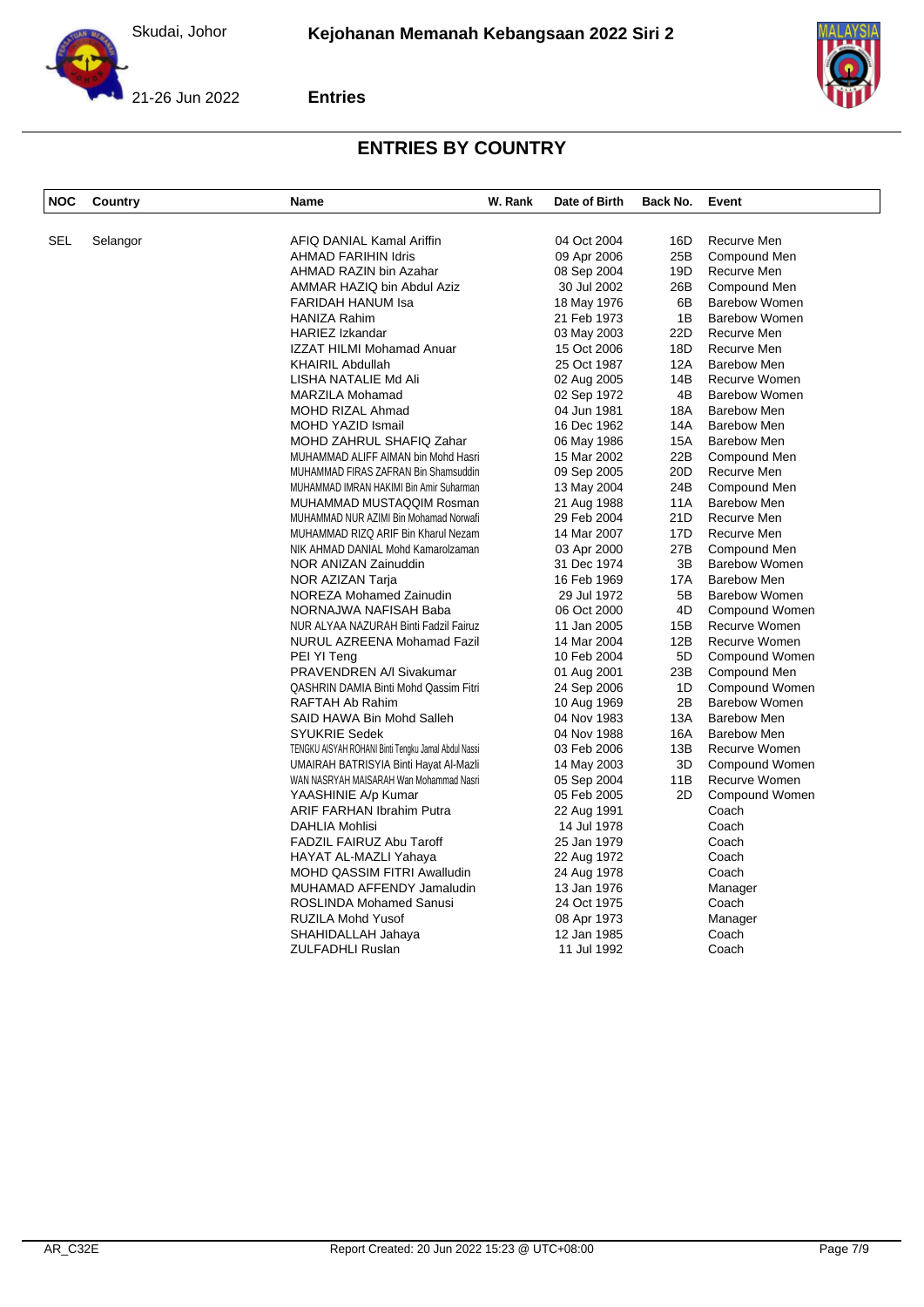



| <b>ABDULLAH Ronie</b><br><b>Barebow Men</b><br>TER<br>23 Jan 1983<br>25C<br>Terengganu<br>CHE KU NUR SYAMIRA Che Ku Mohamad Rafee<br>28 Jan 2000<br>7C<br>Compound Women<br><b>HAZMI Aisar</b><br>22C<br>10 Jan 2004<br>Compound Men<br>IYAD BAZLI Fadhil<br>01 Dec 2007<br>25C<br>Compound Men<br>M. SOBRI Ali<br>28C<br><b>Barebow Men</b><br>27 Jul 1979<br><b>Barebow Women</b><br><b>MARDIYAH Mansor</b><br>26 Jan 1972<br>10B<br>32C<br>MOHAMAD FIRDAUS Mohd Rusmadi<br>21 Feb 2003<br>Recurve Men<br>MOHAMAD SYAFIQ Md Ariffin<br>21 Feb 2000<br>26C<br>Compound Men<br>MUHAMAD AMIERUL Rosani<br>28 Jul 1999<br>31C<br>Recurve Men<br>29C<br>MUHAMAD BILAL AZEEM Mohd Izuan<br>Recurve Men<br>26 Apr 2009<br>MUHAMMAD AIMAN SYAFIQ Mohd Tariki<br>05 Oct 2006<br>27C<br>Compound Men<br>24C<br>Compound Men<br><b>MUHAMMAD Amiruddin</b><br>12 Mar 2003<br>26C<br><b>Barebow Men</b><br>MUHAMMAD AMIRUL HARITH Bin Mohd Anuar<br>06 Sep 1993<br>Compound Men<br>MUHAMMAD AMMAR Bin Mohammad Amin<br>07 Jan 2001<br>23C<br>MUHAMMAD SAIFUL ISLAM Bin Mohd Rizuwan<br>30 Dec 2004<br>30C<br>Recurve Men<br>10C<br>Compound Women<br>NAJIHAH Abdul Aziz<br>15 Apr 2004<br>NUR AMIELYA Rosani<br>6B<br>Recurve Women<br>13 Apr 2007<br>9C<br>NURIN AQILAH Mazlan<br>23 Mar 2000<br>Compound Women<br>Recurve Women<br>NURIN HANANIA Mazlan<br>19 May 2004<br>4B<br>Recurve Women<br>NURUL Izzah<br>13 Sep 2004<br>2Β<br>NURUL SYAKIRAH Hashim<br>Recurve Women<br>06 Oct 2006<br>3В<br>8C<br>Compound Women<br>NURUL SYAZ-AMAL EISYA Mohd Asmi<br>06 Mar 2003<br>Recurve Women<br>NURUL SYAZWI LIYANA Mahari<br>1Β<br>10 Jul 2006<br><b>Barebow Men</b><br><b>RADIN Mohd Nurhafiz</b><br>22 Sep 1980<br>27C<br>Recurve Women<br>SHARIFAH AMINI NADHIRAH Syed Izuan<br>31 May 2007<br>5B<br>Coach<br>AHMAD SYAFIQ AZIM Saeri<br>01 Sep 1991<br>HAIRULHIZAM Bin Abd Aziz<br>06 Sep 1967<br>Manager<br>24 Oct 1995<br>Coach<br>LUTFIL HADI Mohd yusof<br>NUR ALIYA Binti Ghapar<br>18 Oct 1996<br>Coach<br>Coach<br>NURUL SYAZHERA Mohd Asmi<br>10 Jun 1992<br>WP<br>Recurve Men<br>Wilayah Persekutuan<br>AHMAD FIRDAUS Ahmad Fadzil<br>16 Mar 2006<br>23B<br>ALIA QURSYIAH Binti Mazlan<br>Recurve Women<br>29 Apr 2005<br>1A<br>AMIR IMRAN Bin Ahmad Kamal<br>12 Dec 2003<br>25B<br>Recurve Men<br>Compound Women<br>AMIRA BATRISYIA Shaiful Azuar<br>31 Jul 2001<br>ЗΑ<br>Recurve Men<br><b>AQEELL HUZAIREE Fitree</b><br>23 Nov 2005<br>27B<br><b>ARGUS Md Yusof</b><br>Barebow Men<br>22 Sep 1983<br>19B<br>Recurve Women<br>ARIANA NUR DANIA Mohamad Zairi<br>27 Jul 2005<br>5А<br><b>ARIFFIN Sharif</b><br><b>Barebow Men</b><br>11 Sep 1978<br>21B<br>BADARUL HISAM Bin Mohamed Kassim<br><b>Barebow Men</b><br>11 Jul 1965<br>24B<br>Recurve Women<br>13 Jun 2003<br>ЗΑ<br><b>FATIN NURHANNAH Rasheedy</b><br>FAZA HUSNA Abdul Jalil<br>17 Mar 2001<br>1A<br>Compound Women<br>FIRAS Fikri<br>03 Jun 2005<br>28B<br>Recurve Men<br>28A<br>Compound Men<br><b>IRFAN Lugman</b><br>07 Jun 2003<br>Recurve Women<br>JESLYNN KAUR Rajinder Singh<br>03 May 2007<br>6A<br>Recurve Women<br>MAIRA ADRIANA Enolil<br>12 Sep 2006<br>4A<br><b>Barebow Men</b><br>MOHAMAD JOHARI Bin Khamis<br>07 Aug 1987<br>20B<br><b>MOHD FADZLI Mohammad</b><br>23B<br><b>Barebow Men</b><br>27 Jan 1984<br>Compound Men<br>MUHAMAD RAYN Bin Hamka<br>28 Nov 2004<br>30A<br>31A<br>Compound Men<br>MUHAMMAD DANIEAL HAQIEMI Sohebi<br>16 Apr 1999<br>Compound Men<br>MUHAMMAD FAIQ AZIM Shahrir<br>31 May 2004<br>29A<br>24B<br>Recurve Men<br>MUHAMMAD NABIL IRFAN Mohd Rodzhan<br>13 Apr 2006<br>Compound Men<br>MUHAMMAD SYAMIRUL AMIN Mohd saifulisham<br>10 Aug 2001<br>32A<br>NUR AUJI Binti Hamka<br>14 Jan 2003<br>6A<br>Compound Women<br>Compound Women<br>NUR NISA ALIYA Muhamad Radzif<br>19 Jun 2003<br>2A<br>Compound Women<br>NURUL IRYANI Zanizam<br>06 Feb 2006<br>4A<br>Recurve Women<br>SHAZWANI Aina<br>27 Apr 2005<br>2A<br>Recurve Men<br>SYED MUHAMMAD HAFIZ Syed Ahmad Fauzi<br>06 Feb 2002<br>26B<br>Compound Women<br>WAN ANNUR DINI Wan Ezani<br>13 Apr 2001<br>5A<br>ZAMALI Ahmad<br><b>Barebow Men</b><br>04 Jul 1971<br>22B<br>AHMAD FITRI Zakaria<br>25 Aug 1979<br>Manager<br>Coach<br>ATIQ BAZIL Bakri<br>02 Aug 1994<br>KHAIRUL FAIZAN Kamaruddin<br>15 Nov 1975<br>Manager | <b>NOC</b> | Country | <b>Name</b> | W. Rank | Date of Birth | Back No. | Event |
|-----------------------------------------------------------------------------------------------------------------------------------------------------------------------------------------------------------------------------------------------------------------------------------------------------------------------------------------------------------------------------------------------------------------------------------------------------------------------------------------------------------------------------------------------------------------------------------------------------------------------------------------------------------------------------------------------------------------------------------------------------------------------------------------------------------------------------------------------------------------------------------------------------------------------------------------------------------------------------------------------------------------------------------------------------------------------------------------------------------------------------------------------------------------------------------------------------------------------------------------------------------------------------------------------------------------------------------------------------------------------------------------------------------------------------------------------------------------------------------------------------------------------------------------------------------------------------------------------------------------------------------------------------------------------------------------------------------------------------------------------------------------------------------------------------------------------------------------------------------------------------------------------------------------------------------------------------------------------------------------------------------------------------------------------------------------------------------------------------------------------------------------------------------------------------------------------------------------------------------------------------------------------------------------------------------------------------------------------------------------------------------------------------------------------------------------------------------------------------------------------------------------------------------------------------------------------------------------------------------------------------------------------------------------------------------------------------------------------------------------------------------------------------------------------------------------------------------------------------------------------------------------------------------------------------------------------------------------------------------------------------------------------------------------------------------------------------------------------------------------------------------------------------------------------------------------------------------------------------------------------------------------------------------------------------------------------------------------------------------------------------------------------------------------------------------------------------------------------------------------------------------------------------------------------------------------------------------------------------------------------------------------------------------------------------------------------------------------------------------------------------------------------------------------------------------------------------------------------------------------------------------------------------------------------------------------------------------------------------------------------------------------------------------------------------------------------------------------------------------------------------------------------------------------------------------------------------------------------------------------------------------------------------------------------------|------------|---------|-------------|---------|---------------|----------|-------|
|                                                                                                                                                                                                                                                                                                                                                                                                                                                                                                                                                                                                                                                                                                                                                                                                                                                                                                                                                                                                                                                                                                                                                                                                                                                                                                                                                                                                                                                                                                                                                                                                                                                                                                                                                                                                                                                                                                                                                                                                                                                                                                                                                                                                                                                                                                                                                                                                                                                                                                                                                                                                                                                                                                                                                                                                                                                                                                                                                                                                                                                                                                                                                                                                                                                                                                                                                                                                                                                                                                                                                                                                                                                                                                                                                                                                                                                                                                                                                                                                                                                                                                                                                                                                                                                                                                     |            |         |             |         |               |          |       |
|                                                                                                                                                                                                                                                                                                                                                                                                                                                                                                                                                                                                                                                                                                                                                                                                                                                                                                                                                                                                                                                                                                                                                                                                                                                                                                                                                                                                                                                                                                                                                                                                                                                                                                                                                                                                                                                                                                                                                                                                                                                                                                                                                                                                                                                                                                                                                                                                                                                                                                                                                                                                                                                                                                                                                                                                                                                                                                                                                                                                                                                                                                                                                                                                                                                                                                                                                                                                                                                                                                                                                                                                                                                                                                                                                                                                                                                                                                                                                                                                                                                                                                                                                                                                                                                                                                     |            |         |             |         |               |          |       |
|                                                                                                                                                                                                                                                                                                                                                                                                                                                                                                                                                                                                                                                                                                                                                                                                                                                                                                                                                                                                                                                                                                                                                                                                                                                                                                                                                                                                                                                                                                                                                                                                                                                                                                                                                                                                                                                                                                                                                                                                                                                                                                                                                                                                                                                                                                                                                                                                                                                                                                                                                                                                                                                                                                                                                                                                                                                                                                                                                                                                                                                                                                                                                                                                                                                                                                                                                                                                                                                                                                                                                                                                                                                                                                                                                                                                                                                                                                                                                                                                                                                                                                                                                                                                                                                                                                     |            |         |             |         |               |          |       |
|                                                                                                                                                                                                                                                                                                                                                                                                                                                                                                                                                                                                                                                                                                                                                                                                                                                                                                                                                                                                                                                                                                                                                                                                                                                                                                                                                                                                                                                                                                                                                                                                                                                                                                                                                                                                                                                                                                                                                                                                                                                                                                                                                                                                                                                                                                                                                                                                                                                                                                                                                                                                                                                                                                                                                                                                                                                                                                                                                                                                                                                                                                                                                                                                                                                                                                                                                                                                                                                                                                                                                                                                                                                                                                                                                                                                                                                                                                                                                                                                                                                                                                                                                                                                                                                                                                     |            |         |             |         |               |          |       |
|                                                                                                                                                                                                                                                                                                                                                                                                                                                                                                                                                                                                                                                                                                                                                                                                                                                                                                                                                                                                                                                                                                                                                                                                                                                                                                                                                                                                                                                                                                                                                                                                                                                                                                                                                                                                                                                                                                                                                                                                                                                                                                                                                                                                                                                                                                                                                                                                                                                                                                                                                                                                                                                                                                                                                                                                                                                                                                                                                                                                                                                                                                                                                                                                                                                                                                                                                                                                                                                                                                                                                                                                                                                                                                                                                                                                                                                                                                                                                                                                                                                                                                                                                                                                                                                                                                     |            |         |             |         |               |          |       |
|                                                                                                                                                                                                                                                                                                                                                                                                                                                                                                                                                                                                                                                                                                                                                                                                                                                                                                                                                                                                                                                                                                                                                                                                                                                                                                                                                                                                                                                                                                                                                                                                                                                                                                                                                                                                                                                                                                                                                                                                                                                                                                                                                                                                                                                                                                                                                                                                                                                                                                                                                                                                                                                                                                                                                                                                                                                                                                                                                                                                                                                                                                                                                                                                                                                                                                                                                                                                                                                                                                                                                                                                                                                                                                                                                                                                                                                                                                                                                                                                                                                                                                                                                                                                                                                                                                     |            |         |             |         |               |          |       |
|                                                                                                                                                                                                                                                                                                                                                                                                                                                                                                                                                                                                                                                                                                                                                                                                                                                                                                                                                                                                                                                                                                                                                                                                                                                                                                                                                                                                                                                                                                                                                                                                                                                                                                                                                                                                                                                                                                                                                                                                                                                                                                                                                                                                                                                                                                                                                                                                                                                                                                                                                                                                                                                                                                                                                                                                                                                                                                                                                                                                                                                                                                                                                                                                                                                                                                                                                                                                                                                                                                                                                                                                                                                                                                                                                                                                                                                                                                                                                                                                                                                                                                                                                                                                                                                                                                     |            |         |             |         |               |          |       |
|                                                                                                                                                                                                                                                                                                                                                                                                                                                                                                                                                                                                                                                                                                                                                                                                                                                                                                                                                                                                                                                                                                                                                                                                                                                                                                                                                                                                                                                                                                                                                                                                                                                                                                                                                                                                                                                                                                                                                                                                                                                                                                                                                                                                                                                                                                                                                                                                                                                                                                                                                                                                                                                                                                                                                                                                                                                                                                                                                                                                                                                                                                                                                                                                                                                                                                                                                                                                                                                                                                                                                                                                                                                                                                                                                                                                                                                                                                                                                                                                                                                                                                                                                                                                                                                                                                     |            |         |             |         |               |          |       |
|                                                                                                                                                                                                                                                                                                                                                                                                                                                                                                                                                                                                                                                                                                                                                                                                                                                                                                                                                                                                                                                                                                                                                                                                                                                                                                                                                                                                                                                                                                                                                                                                                                                                                                                                                                                                                                                                                                                                                                                                                                                                                                                                                                                                                                                                                                                                                                                                                                                                                                                                                                                                                                                                                                                                                                                                                                                                                                                                                                                                                                                                                                                                                                                                                                                                                                                                                                                                                                                                                                                                                                                                                                                                                                                                                                                                                                                                                                                                                                                                                                                                                                                                                                                                                                                                                                     |            |         |             |         |               |          |       |
|                                                                                                                                                                                                                                                                                                                                                                                                                                                                                                                                                                                                                                                                                                                                                                                                                                                                                                                                                                                                                                                                                                                                                                                                                                                                                                                                                                                                                                                                                                                                                                                                                                                                                                                                                                                                                                                                                                                                                                                                                                                                                                                                                                                                                                                                                                                                                                                                                                                                                                                                                                                                                                                                                                                                                                                                                                                                                                                                                                                                                                                                                                                                                                                                                                                                                                                                                                                                                                                                                                                                                                                                                                                                                                                                                                                                                                                                                                                                                                                                                                                                                                                                                                                                                                                                                                     |            |         |             |         |               |          |       |
|                                                                                                                                                                                                                                                                                                                                                                                                                                                                                                                                                                                                                                                                                                                                                                                                                                                                                                                                                                                                                                                                                                                                                                                                                                                                                                                                                                                                                                                                                                                                                                                                                                                                                                                                                                                                                                                                                                                                                                                                                                                                                                                                                                                                                                                                                                                                                                                                                                                                                                                                                                                                                                                                                                                                                                                                                                                                                                                                                                                                                                                                                                                                                                                                                                                                                                                                                                                                                                                                                                                                                                                                                                                                                                                                                                                                                                                                                                                                                                                                                                                                                                                                                                                                                                                                                                     |            |         |             |         |               |          |       |
|                                                                                                                                                                                                                                                                                                                                                                                                                                                                                                                                                                                                                                                                                                                                                                                                                                                                                                                                                                                                                                                                                                                                                                                                                                                                                                                                                                                                                                                                                                                                                                                                                                                                                                                                                                                                                                                                                                                                                                                                                                                                                                                                                                                                                                                                                                                                                                                                                                                                                                                                                                                                                                                                                                                                                                                                                                                                                                                                                                                                                                                                                                                                                                                                                                                                                                                                                                                                                                                                                                                                                                                                                                                                                                                                                                                                                                                                                                                                                                                                                                                                                                                                                                                                                                                                                                     |            |         |             |         |               |          |       |
|                                                                                                                                                                                                                                                                                                                                                                                                                                                                                                                                                                                                                                                                                                                                                                                                                                                                                                                                                                                                                                                                                                                                                                                                                                                                                                                                                                                                                                                                                                                                                                                                                                                                                                                                                                                                                                                                                                                                                                                                                                                                                                                                                                                                                                                                                                                                                                                                                                                                                                                                                                                                                                                                                                                                                                                                                                                                                                                                                                                                                                                                                                                                                                                                                                                                                                                                                                                                                                                                                                                                                                                                                                                                                                                                                                                                                                                                                                                                                                                                                                                                                                                                                                                                                                                                                                     |            |         |             |         |               |          |       |
|                                                                                                                                                                                                                                                                                                                                                                                                                                                                                                                                                                                                                                                                                                                                                                                                                                                                                                                                                                                                                                                                                                                                                                                                                                                                                                                                                                                                                                                                                                                                                                                                                                                                                                                                                                                                                                                                                                                                                                                                                                                                                                                                                                                                                                                                                                                                                                                                                                                                                                                                                                                                                                                                                                                                                                                                                                                                                                                                                                                                                                                                                                                                                                                                                                                                                                                                                                                                                                                                                                                                                                                                                                                                                                                                                                                                                                                                                                                                                                                                                                                                                                                                                                                                                                                                                                     |            |         |             |         |               |          |       |
|                                                                                                                                                                                                                                                                                                                                                                                                                                                                                                                                                                                                                                                                                                                                                                                                                                                                                                                                                                                                                                                                                                                                                                                                                                                                                                                                                                                                                                                                                                                                                                                                                                                                                                                                                                                                                                                                                                                                                                                                                                                                                                                                                                                                                                                                                                                                                                                                                                                                                                                                                                                                                                                                                                                                                                                                                                                                                                                                                                                                                                                                                                                                                                                                                                                                                                                                                                                                                                                                                                                                                                                                                                                                                                                                                                                                                                                                                                                                                                                                                                                                                                                                                                                                                                                                                                     |            |         |             |         |               |          |       |
|                                                                                                                                                                                                                                                                                                                                                                                                                                                                                                                                                                                                                                                                                                                                                                                                                                                                                                                                                                                                                                                                                                                                                                                                                                                                                                                                                                                                                                                                                                                                                                                                                                                                                                                                                                                                                                                                                                                                                                                                                                                                                                                                                                                                                                                                                                                                                                                                                                                                                                                                                                                                                                                                                                                                                                                                                                                                                                                                                                                                                                                                                                                                                                                                                                                                                                                                                                                                                                                                                                                                                                                                                                                                                                                                                                                                                                                                                                                                                                                                                                                                                                                                                                                                                                                                                                     |            |         |             |         |               |          |       |
|                                                                                                                                                                                                                                                                                                                                                                                                                                                                                                                                                                                                                                                                                                                                                                                                                                                                                                                                                                                                                                                                                                                                                                                                                                                                                                                                                                                                                                                                                                                                                                                                                                                                                                                                                                                                                                                                                                                                                                                                                                                                                                                                                                                                                                                                                                                                                                                                                                                                                                                                                                                                                                                                                                                                                                                                                                                                                                                                                                                                                                                                                                                                                                                                                                                                                                                                                                                                                                                                                                                                                                                                                                                                                                                                                                                                                                                                                                                                                                                                                                                                                                                                                                                                                                                                                                     |            |         |             |         |               |          |       |
|                                                                                                                                                                                                                                                                                                                                                                                                                                                                                                                                                                                                                                                                                                                                                                                                                                                                                                                                                                                                                                                                                                                                                                                                                                                                                                                                                                                                                                                                                                                                                                                                                                                                                                                                                                                                                                                                                                                                                                                                                                                                                                                                                                                                                                                                                                                                                                                                                                                                                                                                                                                                                                                                                                                                                                                                                                                                                                                                                                                                                                                                                                                                                                                                                                                                                                                                                                                                                                                                                                                                                                                                                                                                                                                                                                                                                                                                                                                                                                                                                                                                                                                                                                                                                                                                                                     |            |         |             |         |               |          |       |
|                                                                                                                                                                                                                                                                                                                                                                                                                                                                                                                                                                                                                                                                                                                                                                                                                                                                                                                                                                                                                                                                                                                                                                                                                                                                                                                                                                                                                                                                                                                                                                                                                                                                                                                                                                                                                                                                                                                                                                                                                                                                                                                                                                                                                                                                                                                                                                                                                                                                                                                                                                                                                                                                                                                                                                                                                                                                                                                                                                                                                                                                                                                                                                                                                                                                                                                                                                                                                                                                                                                                                                                                                                                                                                                                                                                                                                                                                                                                                                                                                                                                                                                                                                                                                                                                                                     |            |         |             |         |               |          |       |
|                                                                                                                                                                                                                                                                                                                                                                                                                                                                                                                                                                                                                                                                                                                                                                                                                                                                                                                                                                                                                                                                                                                                                                                                                                                                                                                                                                                                                                                                                                                                                                                                                                                                                                                                                                                                                                                                                                                                                                                                                                                                                                                                                                                                                                                                                                                                                                                                                                                                                                                                                                                                                                                                                                                                                                                                                                                                                                                                                                                                                                                                                                                                                                                                                                                                                                                                                                                                                                                                                                                                                                                                                                                                                                                                                                                                                                                                                                                                                                                                                                                                                                                                                                                                                                                                                                     |            |         |             |         |               |          |       |
|                                                                                                                                                                                                                                                                                                                                                                                                                                                                                                                                                                                                                                                                                                                                                                                                                                                                                                                                                                                                                                                                                                                                                                                                                                                                                                                                                                                                                                                                                                                                                                                                                                                                                                                                                                                                                                                                                                                                                                                                                                                                                                                                                                                                                                                                                                                                                                                                                                                                                                                                                                                                                                                                                                                                                                                                                                                                                                                                                                                                                                                                                                                                                                                                                                                                                                                                                                                                                                                                                                                                                                                                                                                                                                                                                                                                                                                                                                                                                                                                                                                                                                                                                                                                                                                                                                     |            |         |             |         |               |          |       |
|                                                                                                                                                                                                                                                                                                                                                                                                                                                                                                                                                                                                                                                                                                                                                                                                                                                                                                                                                                                                                                                                                                                                                                                                                                                                                                                                                                                                                                                                                                                                                                                                                                                                                                                                                                                                                                                                                                                                                                                                                                                                                                                                                                                                                                                                                                                                                                                                                                                                                                                                                                                                                                                                                                                                                                                                                                                                                                                                                                                                                                                                                                                                                                                                                                                                                                                                                                                                                                                                                                                                                                                                                                                                                                                                                                                                                                                                                                                                                                                                                                                                                                                                                                                                                                                                                                     |            |         |             |         |               |          |       |
|                                                                                                                                                                                                                                                                                                                                                                                                                                                                                                                                                                                                                                                                                                                                                                                                                                                                                                                                                                                                                                                                                                                                                                                                                                                                                                                                                                                                                                                                                                                                                                                                                                                                                                                                                                                                                                                                                                                                                                                                                                                                                                                                                                                                                                                                                                                                                                                                                                                                                                                                                                                                                                                                                                                                                                                                                                                                                                                                                                                                                                                                                                                                                                                                                                                                                                                                                                                                                                                                                                                                                                                                                                                                                                                                                                                                                                                                                                                                                                                                                                                                                                                                                                                                                                                                                                     |            |         |             |         |               |          |       |
|                                                                                                                                                                                                                                                                                                                                                                                                                                                                                                                                                                                                                                                                                                                                                                                                                                                                                                                                                                                                                                                                                                                                                                                                                                                                                                                                                                                                                                                                                                                                                                                                                                                                                                                                                                                                                                                                                                                                                                                                                                                                                                                                                                                                                                                                                                                                                                                                                                                                                                                                                                                                                                                                                                                                                                                                                                                                                                                                                                                                                                                                                                                                                                                                                                                                                                                                                                                                                                                                                                                                                                                                                                                                                                                                                                                                                                                                                                                                                                                                                                                                                                                                                                                                                                                                                                     |            |         |             |         |               |          |       |
|                                                                                                                                                                                                                                                                                                                                                                                                                                                                                                                                                                                                                                                                                                                                                                                                                                                                                                                                                                                                                                                                                                                                                                                                                                                                                                                                                                                                                                                                                                                                                                                                                                                                                                                                                                                                                                                                                                                                                                                                                                                                                                                                                                                                                                                                                                                                                                                                                                                                                                                                                                                                                                                                                                                                                                                                                                                                                                                                                                                                                                                                                                                                                                                                                                                                                                                                                                                                                                                                                                                                                                                                                                                                                                                                                                                                                                                                                                                                                                                                                                                                                                                                                                                                                                                                                                     |            |         |             |         |               |          |       |
|                                                                                                                                                                                                                                                                                                                                                                                                                                                                                                                                                                                                                                                                                                                                                                                                                                                                                                                                                                                                                                                                                                                                                                                                                                                                                                                                                                                                                                                                                                                                                                                                                                                                                                                                                                                                                                                                                                                                                                                                                                                                                                                                                                                                                                                                                                                                                                                                                                                                                                                                                                                                                                                                                                                                                                                                                                                                                                                                                                                                                                                                                                                                                                                                                                                                                                                                                                                                                                                                                                                                                                                                                                                                                                                                                                                                                                                                                                                                                                                                                                                                                                                                                                                                                                                                                                     |            |         |             |         |               |          |       |
|                                                                                                                                                                                                                                                                                                                                                                                                                                                                                                                                                                                                                                                                                                                                                                                                                                                                                                                                                                                                                                                                                                                                                                                                                                                                                                                                                                                                                                                                                                                                                                                                                                                                                                                                                                                                                                                                                                                                                                                                                                                                                                                                                                                                                                                                                                                                                                                                                                                                                                                                                                                                                                                                                                                                                                                                                                                                                                                                                                                                                                                                                                                                                                                                                                                                                                                                                                                                                                                                                                                                                                                                                                                                                                                                                                                                                                                                                                                                                                                                                                                                                                                                                                                                                                                                                                     |            |         |             |         |               |          |       |
|                                                                                                                                                                                                                                                                                                                                                                                                                                                                                                                                                                                                                                                                                                                                                                                                                                                                                                                                                                                                                                                                                                                                                                                                                                                                                                                                                                                                                                                                                                                                                                                                                                                                                                                                                                                                                                                                                                                                                                                                                                                                                                                                                                                                                                                                                                                                                                                                                                                                                                                                                                                                                                                                                                                                                                                                                                                                                                                                                                                                                                                                                                                                                                                                                                                                                                                                                                                                                                                                                                                                                                                                                                                                                                                                                                                                                                                                                                                                                                                                                                                                                                                                                                                                                                                                                                     |            |         |             |         |               |          |       |
|                                                                                                                                                                                                                                                                                                                                                                                                                                                                                                                                                                                                                                                                                                                                                                                                                                                                                                                                                                                                                                                                                                                                                                                                                                                                                                                                                                                                                                                                                                                                                                                                                                                                                                                                                                                                                                                                                                                                                                                                                                                                                                                                                                                                                                                                                                                                                                                                                                                                                                                                                                                                                                                                                                                                                                                                                                                                                                                                                                                                                                                                                                                                                                                                                                                                                                                                                                                                                                                                                                                                                                                                                                                                                                                                                                                                                                                                                                                                                                                                                                                                                                                                                                                                                                                                                                     |            |         |             |         |               |          |       |
|                                                                                                                                                                                                                                                                                                                                                                                                                                                                                                                                                                                                                                                                                                                                                                                                                                                                                                                                                                                                                                                                                                                                                                                                                                                                                                                                                                                                                                                                                                                                                                                                                                                                                                                                                                                                                                                                                                                                                                                                                                                                                                                                                                                                                                                                                                                                                                                                                                                                                                                                                                                                                                                                                                                                                                                                                                                                                                                                                                                                                                                                                                                                                                                                                                                                                                                                                                                                                                                                                                                                                                                                                                                                                                                                                                                                                                                                                                                                                                                                                                                                                                                                                                                                                                                                                                     |            |         |             |         |               |          |       |
|                                                                                                                                                                                                                                                                                                                                                                                                                                                                                                                                                                                                                                                                                                                                                                                                                                                                                                                                                                                                                                                                                                                                                                                                                                                                                                                                                                                                                                                                                                                                                                                                                                                                                                                                                                                                                                                                                                                                                                                                                                                                                                                                                                                                                                                                                                                                                                                                                                                                                                                                                                                                                                                                                                                                                                                                                                                                                                                                                                                                                                                                                                                                                                                                                                                                                                                                                                                                                                                                                                                                                                                                                                                                                                                                                                                                                                                                                                                                                                                                                                                                                                                                                                                                                                                                                                     |            |         |             |         |               |          |       |
|                                                                                                                                                                                                                                                                                                                                                                                                                                                                                                                                                                                                                                                                                                                                                                                                                                                                                                                                                                                                                                                                                                                                                                                                                                                                                                                                                                                                                                                                                                                                                                                                                                                                                                                                                                                                                                                                                                                                                                                                                                                                                                                                                                                                                                                                                                                                                                                                                                                                                                                                                                                                                                                                                                                                                                                                                                                                                                                                                                                                                                                                                                                                                                                                                                                                                                                                                                                                                                                                                                                                                                                                                                                                                                                                                                                                                                                                                                                                                                                                                                                                                                                                                                                                                                                                                                     |            |         |             |         |               |          |       |
|                                                                                                                                                                                                                                                                                                                                                                                                                                                                                                                                                                                                                                                                                                                                                                                                                                                                                                                                                                                                                                                                                                                                                                                                                                                                                                                                                                                                                                                                                                                                                                                                                                                                                                                                                                                                                                                                                                                                                                                                                                                                                                                                                                                                                                                                                                                                                                                                                                                                                                                                                                                                                                                                                                                                                                                                                                                                                                                                                                                                                                                                                                                                                                                                                                                                                                                                                                                                                                                                                                                                                                                                                                                                                                                                                                                                                                                                                                                                                                                                                                                                                                                                                                                                                                                                                                     |            |         |             |         |               |          |       |
|                                                                                                                                                                                                                                                                                                                                                                                                                                                                                                                                                                                                                                                                                                                                                                                                                                                                                                                                                                                                                                                                                                                                                                                                                                                                                                                                                                                                                                                                                                                                                                                                                                                                                                                                                                                                                                                                                                                                                                                                                                                                                                                                                                                                                                                                                                                                                                                                                                                                                                                                                                                                                                                                                                                                                                                                                                                                                                                                                                                                                                                                                                                                                                                                                                                                                                                                                                                                                                                                                                                                                                                                                                                                                                                                                                                                                                                                                                                                                                                                                                                                                                                                                                                                                                                                                                     |            |         |             |         |               |          |       |
|                                                                                                                                                                                                                                                                                                                                                                                                                                                                                                                                                                                                                                                                                                                                                                                                                                                                                                                                                                                                                                                                                                                                                                                                                                                                                                                                                                                                                                                                                                                                                                                                                                                                                                                                                                                                                                                                                                                                                                                                                                                                                                                                                                                                                                                                                                                                                                                                                                                                                                                                                                                                                                                                                                                                                                                                                                                                                                                                                                                                                                                                                                                                                                                                                                                                                                                                                                                                                                                                                                                                                                                                                                                                                                                                                                                                                                                                                                                                                                                                                                                                                                                                                                                                                                                                                                     |            |         |             |         |               |          |       |
|                                                                                                                                                                                                                                                                                                                                                                                                                                                                                                                                                                                                                                                                                                                                                                                                                                                                                                                                                                                                                                                                                                                                                                                                                                                                                                                                                                                                                                                                                                                                                                                                                                                                                                                                                                                                                                                                                                                                                                                                                                                                                                                                                                                                                                                                                                                                                                                                                                                                                                                                                                                                                                                                                                                                                                                                                                                                                                                                                                                                                                                                                                                                                                                                                                                                                                                                                                                                                                                                                                                                                                                                                                                                                                                                                                                                                                                                                                                                                                                                                                                                                                                                                                                                                                                                                                     |            |         |             |         |               |          |       |
|                                                                                                                                                                                                                                                                                                                                                                                                                                                                                                                                                                                                                                                                                                                                                                                                                                                                                                                                                                                                                                                                                                                                                                                                                                                                                                                                                                                                                                                                                                                                                                                                                                                                                                                                                                                                                                                                                                                                                                                                                                                                                                                                                                                                                                                                                                                                                                                                                                                                                                                                                                                                                                                                                                                                                                                                                                                                                                                                                                                                                                                                                                                                                                                                                                                                                                                                                                                                                                                                                                                                                                                                                                                                                                                                                                                                                                                                                                                                                                                                                                                                                                                                                                                                                                                                                                     |            |         |             |         |               |          |       |
|                                                                                                                                                                                                                                                                                                                                                                                                                                                                                                                                                                                                                                                                                                                                                                                                                                                                                                                                                                                                                                                                                                                                                                                                                                                                                                                                                                                                                                                                                                                                                                                                                                                                                                                                                                                                                                                                                                                                                                                                                                                                                                                                                                                                                                                                                                                                                                                                                                                                                                                                                                                                                                                                                                                                                                                                                                                                                                                                                                                                                                                                                                                                                                                                                                                                                                                                                                                                                                                                                                                                                                                                                                                                                                                                                                                                                                                                                                                                                                                                                                                                                                                                                                                                                                                                                                     |            |         |             |         |               |          |       |
|                                                                                                                                                                                                                                                                                                                                                                                                                                                                                                                                                                                                                                                                                                                                                                                                                                                                                                                                                                                                                                                                                                                                                                                                                                                                                                                                                                                                                                                                                                                                                                                                                                                                                                                                                                                                                                                                                                                                                                                                                                                                                                                                                                                                                                                                                                                                                                                                                                                                                                                                                                                                                                                                                                                                                                                                                                                                                                                                                                                                                                                                                                                                                                                                                                                                                                                                                                                                                                                                                                                                                                                                                                                                                                                                                                                                                                                                                                                                                                                                                                                                                                                                                                                                                                                                                                     |            |         |             |         |               |          |       |
|                                                                                                                                                                                                                                                                                                                                                                                                                                                                                                                                                                                                                                                                                                                                                                                                                                                                                                                                                                                                                                                                                                                                                                                                                                                                                                                                                                                                                                                                                                                                                                                                                                                                                                                                                                                                                                                                                                                                                                                                                                                                                                                                                                                                                                                                                                                                                                                                                                                                                                                                                                                                                                                                                                                                                                                                                                                                                                                                                                                                                                                                                                                                                                                                                                                                                                                                                                                                                                                                                                                                                                                                                                                                                                                                                                                                                                                                                                                                                                                                                                                                                                                                                                                                                                                                                                     |            |         |             |         |               |          |       |
|                                                                                                                                                                                                                                                                                                                                                                                                                                                                                                                                                                                                                                                                                                                                                                                                                                                                                                                                                                                                                                                                                                                                                                                                                                                                                                                                                                                                                                                                                                                                                                                                                                                                                                                                                                                                                                                                                                                                                                                                                                                                                                                                                                                                                                                                                                                                                                                                                                                                                                                                                                                                                                                                                                                                                                                                                                                                                                                                                                                                                                                                                                                                                                                                                                                                                                                                                                                                                                                                                                                                                                                                                                                                                                                                                                                                                                                                                                                                                                                                                                                                                                                                                                                                                                                                                                     |            |         |             |         |               |          |       |
|                                                                                                                                                                                                                                                                                                                                                                                                                                                                                                                                                                                                                                                                                                                                                                                                                                                                                                                                                                                                                                                                                                                                                                                                                                                                                                                                                                                                                                                                                                                                                                                                                                                                                                                                                                                                                                                                                                                                                                                                                                                                                                                                                                                                                                                                                                                                                                                                                                                                                                                                                                                                                                                                                                                                                                                                                                                                                                                                                                                                                                                                                                                                                                                                                                                                                                                                                                                                                                                                                                                                                                                                                                                                                                                                                                                                                                                                                                                                                                                                                                                                                                                                                                                                                                                                                                     |            |         |             |         |               |          |       |
|                                                                                                                                                                                                                                                                                                                                                                                                                                                                                                                                                                                                                                                                                                                                                                                                                                                                                                                                                                                                                                                                                                                                                                                                                                                                                                                                                                                                                                                                                                                                                                                                                                                                                                                                                                                                                                                                                                                                                                                                                                                                                                                                                                                                                                                                                                                                                                                                                                                                                                                                                                                                                                                                                                                                                                                                                                                                                                                                                                                                                                                                                                                                                                                                                                                                                                                                                                                                                                                                                                                                                                                                                                                                                                                                                                                                                                                                                                                                                                                                                                                                                                                                                                                                                                                                                                     |            |         |             |         |               |          |       |
|                                                                                                                                                                                                                                                                                                                                                                                                                                                                                                                                                                                                                                                                                                                                                                                                                                                                                                                                                                                                                                                                                                                                                                                                                                                                                                                                                                                                                                                                                                                                                                                                                                                                                                                                                                                                                                                                                                                                                                                                                                                                                                                                                                                                                                                                                                                                                                                                                                                                                                                                                                                                                                                                                                                                                                                                                                                                                                                                                                                                                                                                                                                                                                                                                                                                                                                                                                                                                                                                                                                                                                                                                                                                                                                                                                                                                                                                                                                                                                                                                                                                                                                                                                                                                                                                                                     |            |         |             |         |               |          |       |
|                                                                                                                                                                                                                                                                                                                                                                                                                                                                                                                                                                                                                                                                                                                                                                                                                                                                                                                                                                                                                                                                                                                                                                                                                                                                                                                                                                                                                                                                                                                                                                                                                                                                                                                                                                                                                                                                                                                                                                                                                                                                                                                                                                                                                                                                                                                                                                                                                                                                                                                                                                                                                                                                                                                                                                                                                                                                                                                                                                                                                                                                                                                                                                                                                                                                                                                                                                                                                                                                                                                                                                                                                                                                                                                                                                                                                                                                                                                                                                                                                                                                                                                                                                                                                                                                                                     |            |         |             |         |               |          |       |
|                                                                                                                                                                                                                                                                                                                                                                                                                                                                                                                                                                                                                                                                                                                                                                                                                                                                                                                                                                                                                                                                                                                                                                                                                                                                                                                                                                                                                                                                                                                                                                                                                                                                                                                                                                                                                                                                                                                                                                                                                                                                                                                                                                                                                                                                                                                                                                                                                                                                                                                                                                                                                                                                                                                                                                                                                                                                                                                                                                                                                                                                                                                                                                                                                                                                                                                                                                                                                                                                                                                                                                                                                                                                                                                                                                                                                                                                                                                                                                                                                                                                                                                                                                                                                                                                                                     |            |         |             |         |               |          |       |
|                                                                                                                                                                                                                                                                                                                                                                                                                                                                                                                                                                                                                                                                                                                                                                                                                                                                                                                                                                                                                                                                                                                                                                                                                                                                                                                                                                                                                                                                                                                                                                                                                                                                                                                                                                                                                                                                                                                                                                                                                                                                                                                                                                                                                                                                                                                                                                                                                                                                                                                                                                                                                                                                                                                                                                                                                                                                                                                                                                                                                                                                                                                                                                                                                                                                                                                                                                                                                                                                                                                                                                                                                                                                                                                                                                                                                                                                                                                                                                                                                                                                                                                                                                                                                                                                                                     |            |         |             |         |               |          |       |
|                                                                                                                                                                                                                                                                                                                                                                                                                                                                                                                                                                                                                                                                                                                                                                                                                                                                                                                                                                                                                                                                                                                                                                                                                                                                                                                                                                                                                                                                                                                                                                                                                                                                                                                                                                                                                                                                                                                                                                                                                                                                                                                                                                                                                                                                                                                                                                                                                                                                                                                                                                                                                                                                                                                                                                                                                                                                                                                                                                                                                                                                                                                                                                                                                                                                                                                                                                                                                                                                                                                                                                                                                                                                                                                                                                                                                                                                                                                                                                                                                                                                                                                                                                                                                                                                                                     |            |         |             |         |               |          |       |
|                                                                                                                                                                                                                                                                                                                                                                                                                                                                                                                                                                                                                                                                                                                                                                                                                                                                                                                                                                                                                                                                                                                                                                                                                                                                                                                                                                                                                                                                                                                                                                                                                                                                                                                                                                                                                                                                                                                                                                                                                                                                                                                                                                                                                                                                                                                                                                                                                                                                                                                                                                                                                                                                                                                                                                                                                                                                                                                                                                                                                                                                                                                                                                                                                                                                                                                                                                                                                                                                                                                                                                                                                                                                                                                                                                                                                                                                                                                                                                                                                                                                                                                                                                                                                                                                                                     |            |         |             |         |               |          |       |
|                                                                                                                                                                                                                                                                                                                                                                                                                                                                                                                                                                                                                                                                                                                                                                                                                                                                                                                                                                                                                                                                                                                                                                                                                                                                                                                                                                                                                                                                                                                                                                                                                                                                                                                                                                                                                                                                                                                                                                                                                                                                                                                                                                                                                                                                                                                                                                                                                                                                                                                                                                                                                                                                                                                                                                                                                                                                                                                                                                                                                                                                                                                                                                                                                                                                                                                                                                                                                                                                                                                                                                                                                                                                                                                                                                                                                                                                                                                                                                                                                                                                                                                                                                                                                                                                                                     |            |         |             |         |               |          |       |
|                                                                                                                                                                                                                                                                                                                                                                                                                                                                                                                                                                                                                                                                                                                                                                                                                                                                                                                                                                                                                                                                                                                                                                                                                                                                                                                                                                                                                                                                                                                                                                                                                                                                                                                                                                                                                                                                                                                                                                                                                                                                                                                                                                                                                                                                                                                                                                                                                                                                                                                                                                                                                                                                                                                                                                                                                                                                                                                                                                                                                                                                                                                                                                                                                                                                                                                                                                                                                                                                                                                                                                                                                                                                                                                                                                                                                                                                                                                                                                                                                                                                                                                                                                                                                                                                                                     |            |         |             |         |               |          |       |
|                                                                                                                                                                                                                                                                                                                                                                                                                                                                                                                                                                                                                                                                                                                                                                                                                                                                                                                                                                                                                                                                                                                                                                                                                                                                                                                                                                                                                                                                                                                                                                                                                                                                                                                                                                                                                                                                                                                                                                                                                                                                                                                                                                                                                                                                                                                                                                                                                                                                                                                                                                                                                                                                                                                                                                                                                                                                                                                                                                                                                                                                                                                                                                                                                                                                                                                                                                                                                                                                                                                                                                                                                                                                                                                                                                                                                                                                                                                                                                                                                                                                                                                                                                                                                                                                                                     |            |         |             |         |               |          |       |
|                                                                                                                                                                                                                                                                                                                                                                                                                                                                                                                                                                                                                                                                                                                                                                                                                                                                                                                                                                                                                                                                                                                                                                                                                                                                                                                                                                                                                                                                                                                                                                                                                                                                                                                                                                                                                                                                                                                                                                                                                                                                                                                                                                                                                                                                                                                                                                                                                                                                                                                                                                                                                                                                                                                                                                                                                                                                                                                                                                                                                                                                                                                                                                                                                                                                                                                                                                                                                                                                                                                                                                                                                                                                                                                                                                                                                                                                                                                                                                                                                                                                                                                                                                                                                                                                                                     |            |         |             |         |               |          |       |
|                                                                                                                                                                                                                                                                                                                                                                                                                                                                                                                                                                                                                                                                                                                                                                                                                                                                                                                                                                                                                                                                                                                                                                                                                                                                                                                                                                                                                                                                                                                                                                                                                                                                                                                                                                                                                                                                                                                                                                                                                                                                                                                                                                                                                                                                                                                                                                                                                                                                                                                                                                                                                                                                                                                                                                                                                                                                                                                                                                                                                                                                                                                                                                                                                                                                                                                                                                                                                                                                                                                                                                                                                                                                                                                                                                                                                                                                                                                                                                                                                                                                                                                                                                                                                                                                                                     |            |         |             |         |               |          |       |
|                                                                                                                                                                                                                                                                                                                                                                                                                                                                                                                                                                                                                                                                                                                                                                                                                                                                                                                                                                                                                                                                                                                                                                                                                                                                                                                                                                                                                                                                                                                                                                                                                                                                                                                                                                                                                                                                                                                                                                                                                                                                                                                                                                                                                                                                                                                                                                                                                                                                                                                                                                                                                                                                                                                                                                                                                                                                                                                                                                                                                                                                                                                                                                                                                                                                                                                                                                                                                                                                                                                                                                                                                                                                                                                                                                                                                                                                                                                                                                                                                                                                                                                                                                                                                                                                                                     |            |         |             |         |               |          |       |
|                                                                                                                                                                                                                                                                                                                                                                                                                                                                                                                                                                                                                                                                                                                                                                                                                                                                                                                                                                                                                                                                                                                                                                                                                                                                                                                                                                                                                                                                                                                                                                                                                                                                                                                                                                                                                                                                                                                                                                                                                                                                                                                                                                                                                                                                                                                                                                                                                                                                                                                                                                                                                                                                                                                                                                                                                                                                                                                                                                                                                                                                                                                                                                                                                                                                                                                                                                                                                                                                                                                                                                                                                                                                                                                                                                                                                                                                                                                                                                                                                                                                                                                                                                                                                                                                                                     |            |         |             |         |               |          |       |
|                                                                                                                                                                                                                                                                                                                                                                                                                                                                                                                                                                                                                                                                                                                                                                                                                                                                                                                                                                                                                                                                                                                                                                                                                                                                                                                                                                                                                                                                                                                                                                                                                                                                                                                                                                                                                                                                                                                                                                                                                                                                                                                                                                                                                                                                                                                                                                                                                                                                                                                                                                                                                                                                                                                                                                                                                                                                                                                                                                                                                                                                                                                                                                                                                                                                                                                                                                                                                                                                                                                                                                                                                                                                                                                                                                                                                                                                                                                                                                                                                                                                                                                                                                                                                                                                                                     |            |         |             |         |               |          |       |
|                                                                                                                                                                                                                                                                                                                                                                                                                                                                                                                                                                                                                                                                                                                                                                                                                                                                                                                                                                                                                                                                                                                                                                                                                                                                                                                                                                                                                                                                                                                                                                                                                                                                                                                                                                                                                                                                                                                                                                                                                                                                                                                                                                                                                                                                                                                                                                                                                                                                                                                                                                                                                                                                                                                                                                                                                                                                                                                                                                                                                                                                                                                                                                                                                                                                                                                                                                                                                                                                                                                                                                                                                                                                                                                                                                                                                                                                                                                                                                                                                                                                                                                                                                                                                                                                                                     |            |         |             |         |               |          |       |
|                                                                                                                                                                                                                                                                                                                                                                                                                                                                                                                                                                                                                                                                                                                                                                                                                                                                                                                                                                                                                                                                                                                                                                                                                                                                                                                                                                                                                                                                                                                                                                                                                                                                                                                                                                                                                                                                                                                                                                                                                                                                                                                                                                                                                                                                                                                                                                                                                                                                                                                                                                                                                                                                                                                                                                                                                                                                                                                                                                                                                                                                                                                                                                                                                                                                                                                                                                                                                                                                                                                                                                                                                                                                                                                                                                                                                                                                                                                                                                                                                                                                                                                                                                                                                                                                                                     |            |         |             |         |               |          |       |
|                                                                                                                                                                                                                                                                                                                                                                                                                                                                                                                                                                                                                                                                                                                                                                                                                                                                                                                                                                                                                                                                                                                                                                                                                                                                                                                                                                                                                                                                                                                                                                                                                                                                                                                                                                                                                                                                                                                                                                                                                                                                                                                                                                                                                                                                                                                                                                                                                                                                                                                                                                                                                                                                                                                                                                                                                                                                                                                                                                                                                                                                                                                                                                                                                                                                                                                                                                                                                                                                                                                                                                                                                                                                                                                                                                                                                                                                                                                                                                                                                                                                                                                                                                                                                                                                                                     |            |         |             |         |               |          |       |
|                                                                                                                                                                                                                                                                                                                                                                                                                                                                                                                                                                                                                                                                                                                                                                                                                                                                                                                                                                                                                                                                                                                                                                                                                                                                                                                                                                                                                                                                                                                                                                                                                                                                                                                                                                                                                                                                                                                                                                                                                                                                                                                                                                                                                                                                                                                                                                                                                                                                                                                                                                                                                                                                                                                                                                                                                                                                                                                                                                                                                                                                                                                                                                                                                                                                                                                                                                                                                                                                                                                                                                                                                                                                                                                                                                                                                                                                                                                                                                                                                                                                                                                                                                                                                                                                                                     |            |         |             |         |               |          |       |
|                                                                                                                                                                                                                                                                                                                                                                                                                                                                                                                                                                                                                                                                                                                                                                                                                                                                                                                                                                                                                                                                                                                                                                                                                                                                                                                                                                                                                                                                                                                                                                                                                                                                                                                                                                                                                                                                                                                                                                                                                                                                                                                                                                                                                                                                                                                                                                                                                                                                                                                                                                                                                                                                                                                                                                                                                                                                                                                                                                                                                                                                                                                                                                                                                                                                                                                                                                                                                                                                                                                                                                                                                                                                                                                                                                                                                                                                                                                                                                                                                                                                                                                                                                                                                                                                                                     |            |         |             |         |               |          |       |
|                                                                                                                                                                                                                                                                                                                                                                                                                                                                                                                                                                                                                                                                                                                                                                                                                                                                                                                                                                                                                                                                                                                                                                                                                                                                                                                                                                                                                                                                                                                                                                                                                                                                                                                                                                                                                                                                                                                                                                                                                                                                                                                                                                                                                                                                                                                                                                                                                                                                                                                                                                                                                                                                                                                                                                                                                                                                                                                                                                                                                                                                                                                                                                                                                                                                                                                                                                                                                                                                                                                                                                                                                                                                                                                                                                                                                                                                                                                                                                                                                                                                                                                                                                                                                                                                                                     |            |         |             |         |               |          |       |
|                                                                                                                                                                                                                                                                                                                                                                                                                                                                                                                                                                                                                                                                                                                                                                                                                                                                                                                                                                                                                                                                                                                                                                                                                                                                                                                                                                                                                                                                                                                                                                                                                                                                                                                                                                                                                                                                                                                                                                                                                                                                                                                                                                                                                                                                                                                                                                                                                                                                                                                                                                                                                                                                                                                                                                                                                                                                                                                                                                                                                                                                                                                                                                                                                                                                                                                                                                                                                                                                                                                                                                                                                                                                                                                                                                                                                                                                                                                                                                                                                                                                                                                                                                                                                                                                                                     |            |         |             |         |               |          |       |
|                                                                                                                                                                                                                                                                                                                                                                                                                                                                                                                                                                                                                                                                                                                                                                                                                                                                                                                                                                                                                                                                                                                                                                                                                                                                                                                                                                                                                                                                                                                                                                                                                                                                                                                                                                                                                                                                                                                                                                                                                                                                                                                                                                                                                                                                                                                                                                                                                                                                                                                                                                                                                                                                                                                                                                                                                                                                                                                                                                                                                                                                                                                                                                                                                                                                                                                                                                                                                                                                                                                                                                                                                                                                                                                                                                                                                                                                                                                                                                                                                                                                                                                                                                                                                                                                                                     |            |         | LIEW Tek Wa |         | 30 Mar 1990   |          | Coach |